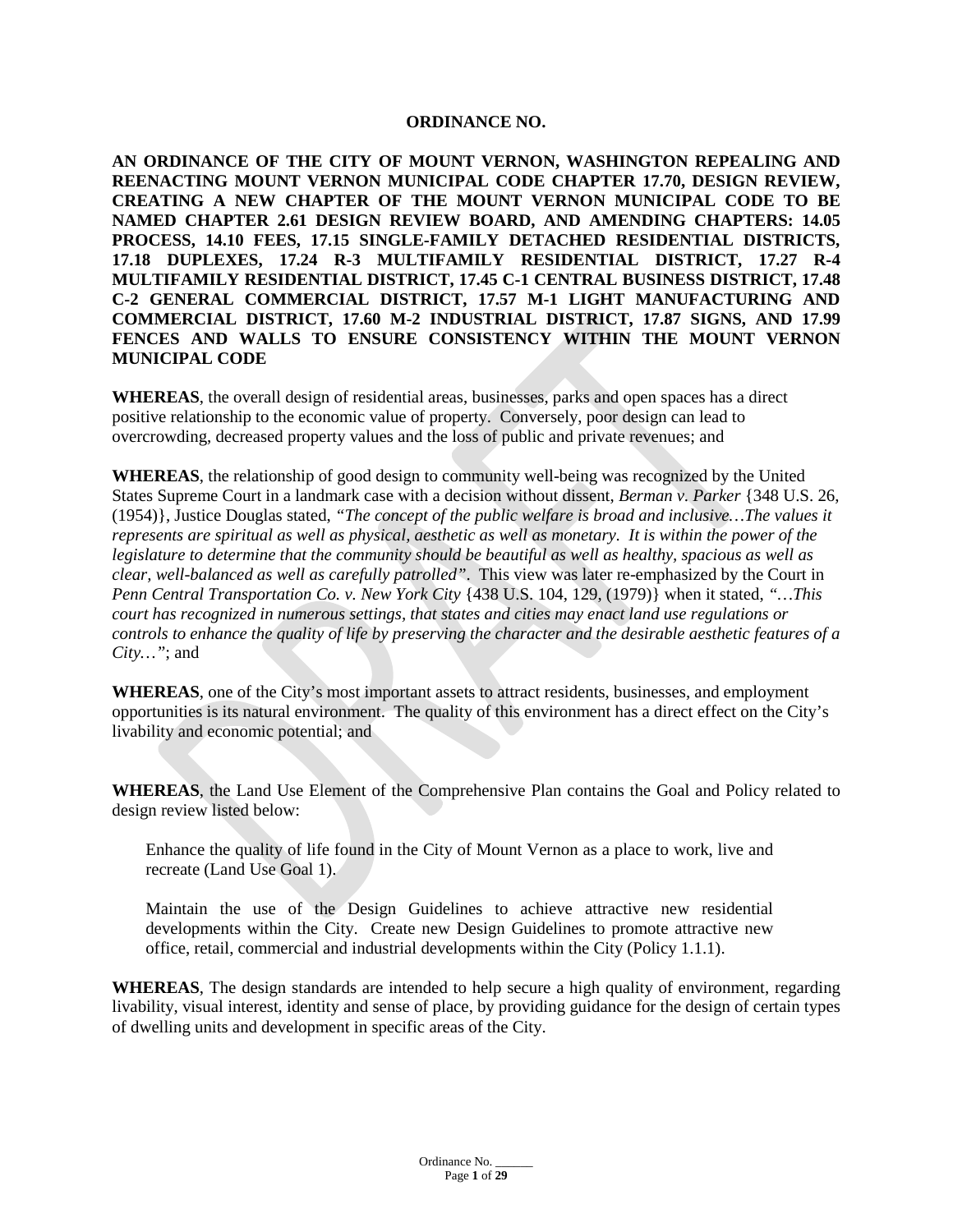**WHEREAS**, the Department of Commerce was notified of the proposed amendments on October 12, 2018, an acknowledgement was received from Commerce on October 17, 2018, and Commerce granted the City expedited review on October 29, 2018 (their identification number: 25396); and as such, the City is in compliance with RCW 36.70A.106 (1); and

**WHEREAS**, a SEPA Threshold Determination of Non-significance, non-project action, was issued on November 5, 2018 and published on November 6, 2018 and no comments were received or appeals filed; and,

**WHEREAS**, notice of public hearing was published on November 6, 2018; and,

**WHEREAS**, the requisite Planning Commission hearing held on November 20, 2018; and the City Council hearing held on December 19, 2018 were preceded with appropriate notice published on November 6, 2018; and

**WHEREAS**, the requirements for public participation in the development of this amendment as required by the State Growth Management Act (GMA) and by the provisions of City of Mount Vernon Resolution No. 491 have all been met; and

**WHEREAS**, The City utilized the State Attorney General Advisory Memorandum: Avoiding Unconstitutional Takings of Private Property for evaluating constitutional issues, in conjunction with and to inform its review of the Ordinance. The City has utilized the process, a process protected under Attorney-Client privilege pursuant to law including RCW 36.70A.370(4), with the City Attorney's Office which has reviewed the Advisory Memorandum has discussed this Memorandum, including the "warning signals' identified in the Memorandum, with decisions makers, and conducted an evaluation of all constitutional provisions potentially at issue and advised of the genuine legal risks, if any, with the adoption of this Ordinance to assure that the proposed regulatory or administrative actions did not result in an unconstitutional taking of private property, consistent with RCW 36.70A.370(2); and

**WHEREAS,** the proposed amendments ensure that the City's municipal code is internally consistent.

### **NOW, THEREFORE, THE CITY COUNCIL OF THE CITY OF MOUNT VERNON, WASHINGTON, DO ORDAIN AS FOLLOWS:**

**SECTION ONE**. The City Council does hereby adopt the above listed recitals as set forth fully herein.

**SECTION TWO. PLANNING COMMISSION RECOMMENDATION ADOPTED**. The City Council adopts the Planning Commission's findings of fact and conclusions of law, outlined below, in their entirety.

A. Planning Commission's Findings of Fact:

- 1. The procedural requirements outlined in MVMC Chapter 14.05, Procedures, have been satisfied by City staff. This includes the Notice of Public Hearing, the environmental review pursuant to the SEPA statute, and receiving expedited review from the State Department of Commerce.
- B. Planning Commission's Conclusions of Law:
	- 1. The Planning Commission finds that the proposed amendments to the Design Standards advance significant governmental interests in the furtherance of community aesthetics including but not limited to: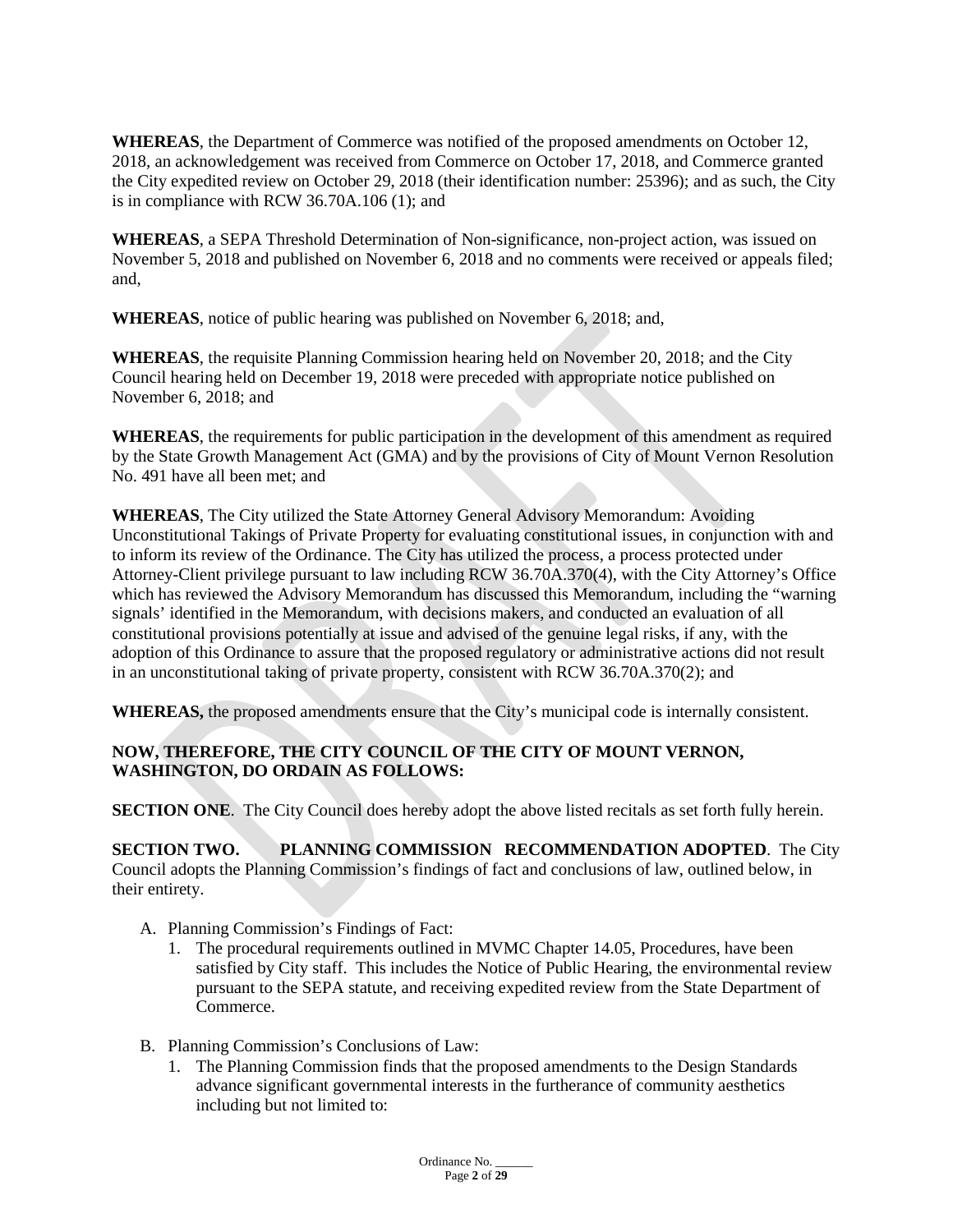- i. To enhance long-term economic vitality by preserving, protecting, enhancing and perpetuating elements of the district's cultural, economic, architectural, and historical value;
- ii. To foster civic pride in the significance and accomplishments of the district's past, and to provide a legacy for the future;
- iii. To stabilize and improve aesthetic and economic vitality to the City of Mount Vernon, local property owners and local businesses within the district;
- iv. To promote and encourage continued private ownership and utilization of such buildings and other structures now so owned and used; and
- v. To promote local identity of the area to the extent that the objectives previously listed can be reasonably attained under such a policy without undue financial hardship.
- C. Planning Commission Recommendation to the City Council: At their public hearing on November 20, 2018 after review of the materials presented by City staff and listening to public testimony the Planning Commission made a recommendation to adopt the amendments to the Mount Vernon Municipal Code that are contained in this Ordinance.

**SECTION THREE.** Mount Vernon Municipal Code Chapter 17.70 Design Standards is hereby repealed and reenacted to read as follows:

# **CHAPTER 17.70 DESIGN REVIEW**

- 17.70.010 Intent and Objectives
- 17.70.015 Definitions
- 17.70.020 Areas and Developments Requiring Design Review
- 17.70.030 Supplemental Materials Adopted by Reference
- 17.70.040 Submittal Requirements
- 17.70.050 Creation of Design Review Board and Processes
- 17.70.060 Approval Authorities and Processes
- 17.70.070 Modifications
- 17.70.080 Waivers

#### **17.70.010 Intent and Objectives**

- A. Design review of certain types of development is intended to encourage orderly community growth for the health and safety of all residents and protect and enhance property values for the community as a whole.
- B. The design review process is intended to provide opportunities for development to enhance Mount Vernon's character more effectively than through application of standard zoning regulations
- C. The design review standards contained in this Chapter have the following overall objectives:
	- 1. To improve site planning.
	- 2. To encourage developments with amenities designed to strengthen a sense of community and promote community pride.
	- 3. To minimize potential incompatibility with existing uses.
	- 4. To protect and enhance community property values.
	- 5. To support the desired character of various neighborhoods, areas and zoning districts and promote an attractive visual environment.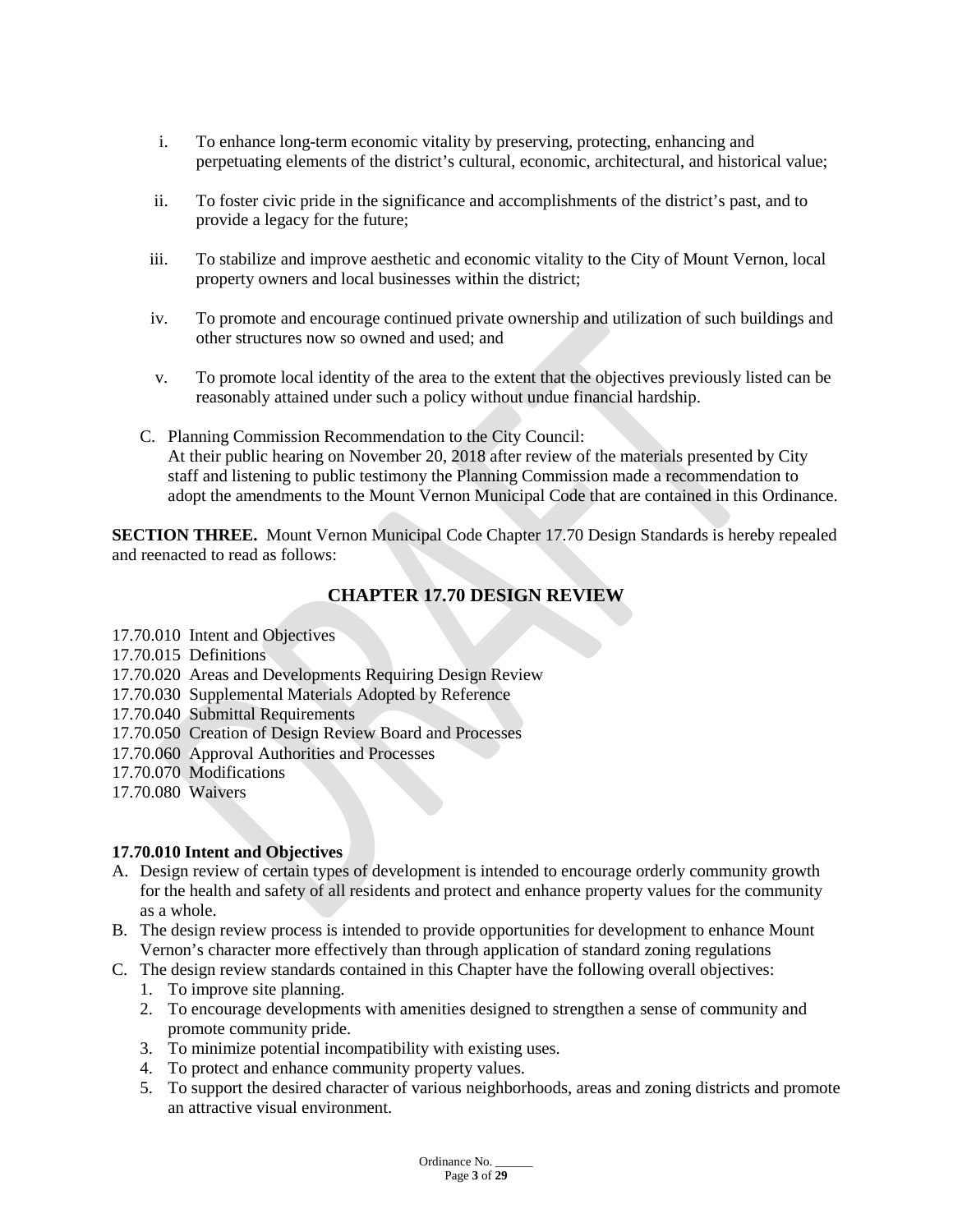- 6. To implement and advance the City's planning efforts supporting the character and functionality of the City's zoning districts and subareas identified in the City's comprehensive plan as now, or hereafter, amended.
- 7. To preserve the aesthetic qualities that contribute to the City's small town character that attracts residents, businesses and customers.
- D. Additional objectives specific to design review in the Historic Downtown and surrounding areas is to:
	- 1. Enhance the long-term economic vitality by preserving, protecting, enhancing and perpetuating elements of the district's cultural, economic, architectural, and historical value.
	- 2. To foster civic pride in the significance and accomplishments of the district's past, and to provide a legacy for the future.
	- 3. To stabilize and improve the aesthetic and economic vitality to the City of Mount Vernon, local property owners and local businesses within the district.
	- 4. To enhance the character and promote the local identity of the area.
	- 5. To ensure development is at a human scale and relates to the desired character of its setting.
	- 6. To provide a pleasant, appealing and diverse experience for pedestrians.

# **17.70.015 Definitions**

In this Chapter the below-listed words are defined as follows:

- A. **Department** means the Development Services Department
- B. **Development** means proposals to build, locate, construct, remodel, alter or modify structures, facades, visible element(s) of a façade, landscaping, parking lot layout, signs, placement outdoor furniture or accessories, outdoor lighting fixtures, fences, walls and roofing materials.
- C. **Director** means the Development Services Director or his/her designee.
- D. **DRB** means the Design Review Board established under MVMC 17.70.040.
- E. **Historic Downtown and Surrounding Areas** means areas that are established in Map 1.0 found in MVMC 17.70.020.
- F. **Ordinary Maintenance and Repairs** ordinary maintenance means acts to prevent a decline of a physical feature. Ordinary repair means acts to restore a physical feature to its original size, shape, configuration, and external appearance within one (1) year after the features decay or partial destruction. To qualify as ordinary maintenance and repairs the feature being maintained or repaired is required to have complied with the Mount Vernon Municipal Code if effect when the feature was constructed/installed.
- G. **Proposals** means actions sought by an applicant that are ordinarily represented to the Department in applications, permits, approvals, and land use actions.

# **17.70.020 Areas and Developments Requiring Design Review**

- A. The Design Review Standards for residential structures, contained within and adopted by reference, in this Chapter shall apply to all of the following:
	- 1. All duplex and multifamily structures regardless of what zoning designation they are constructed within.
	- 2. Subdivisions permitted through the Planned Unit Development process contained within MVMC Chapter 17.69.
	- 3. Subdivisions that utilize Transfer of Development Rights that are permitted through MVMC Chapter 17.119.
	- 4. Short plats or standard plats and all of the residential structures associated with said plats where the average lot size is 7,600 square feet or less. In calculating the average lot size only lots where single-family homes will be constructed can be utilized.
	- 5. Development on existing lots not described in subsections 1 4 above, when a deviation from the development standards is requested, but only if the deviation from the standard is the same or is within 20 percent of what all abutting properties observe. The applicant will be solely responsible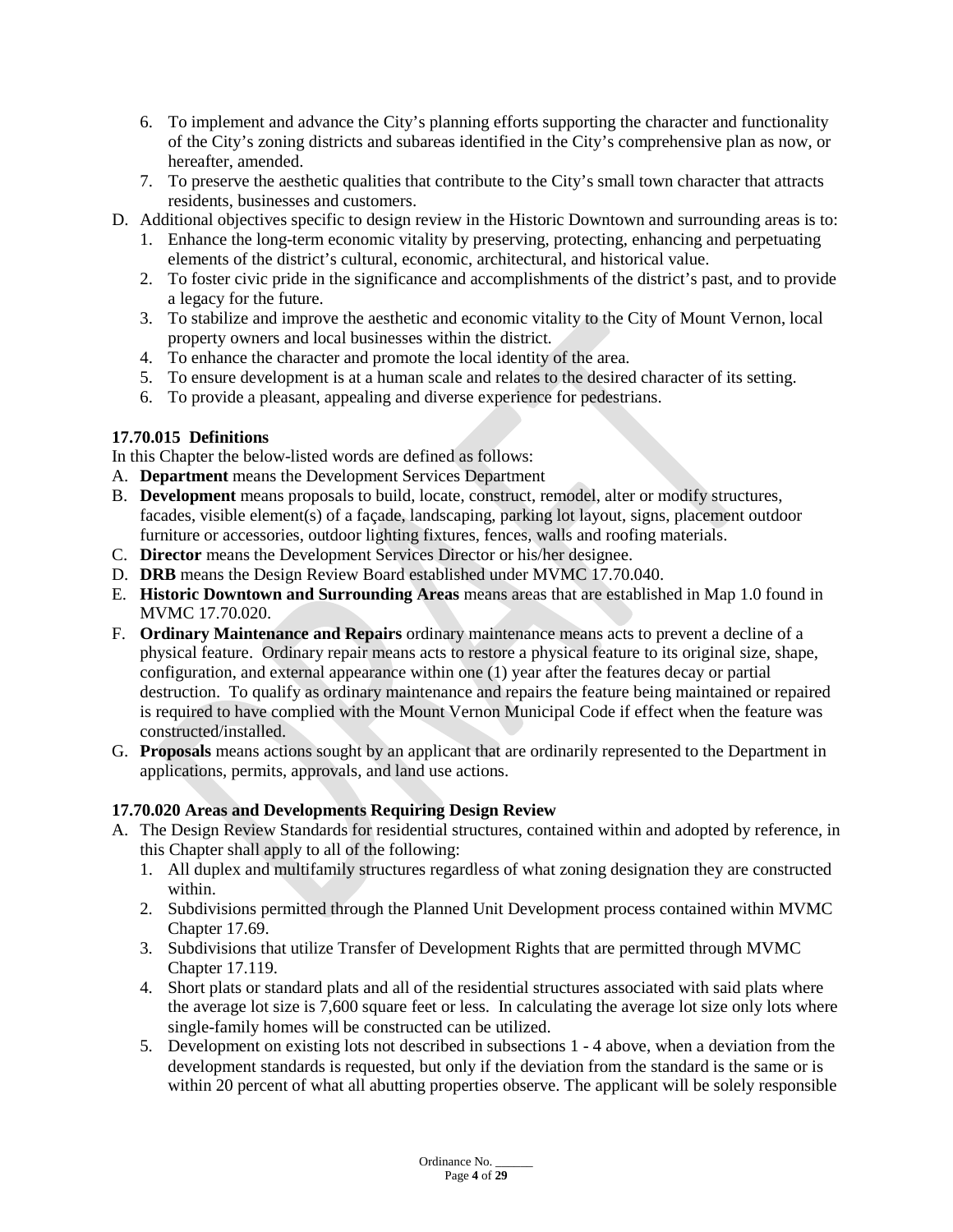for demonstrating graphically and in a narrative the development conditions of the abutting properties.

- 6. Any building footprint expansion or addition (not including private garages or carports) over 50 percent of an existing multifamily structure or duplex.
- B. The Design Review Standards for areas in and surrounding the historic downtown identified in Map 1.0 (below) shall apply to all activities/work as noted below:
	- 1. All proposals to build, locate, construct, remodel, alter or modify any facade on any structure or building, or other visible element of the façade, of the structure or building or site, including, but not limited to: landscaping, parking lot layout, signs, placement outdoor furniture or accessories, outdoor lighting fixtures, fences, walls and roofing materials. This includes exterior painting. See subsection 17.70.050 for information on how Design Review Standards apply to different types of projects.
- C. Design Review Standards for areas in and surrounding the historic downtown identified in Map 1.0 (below) shall not apply to the following activities/work:
	- 1. Ordinary maintenance and repairs as defined in this Chapter, examples include cleaning of exterior facades, re-roofing, and interior tenant improvements so long as the resulting improvements are not visible from abutting rights-of-way.

### **Map 1.0:** Geographic areas subject to Chapter 17.70 (a more detailed map will be inserted before adoption)



Ordinance No. Page **5** of **29**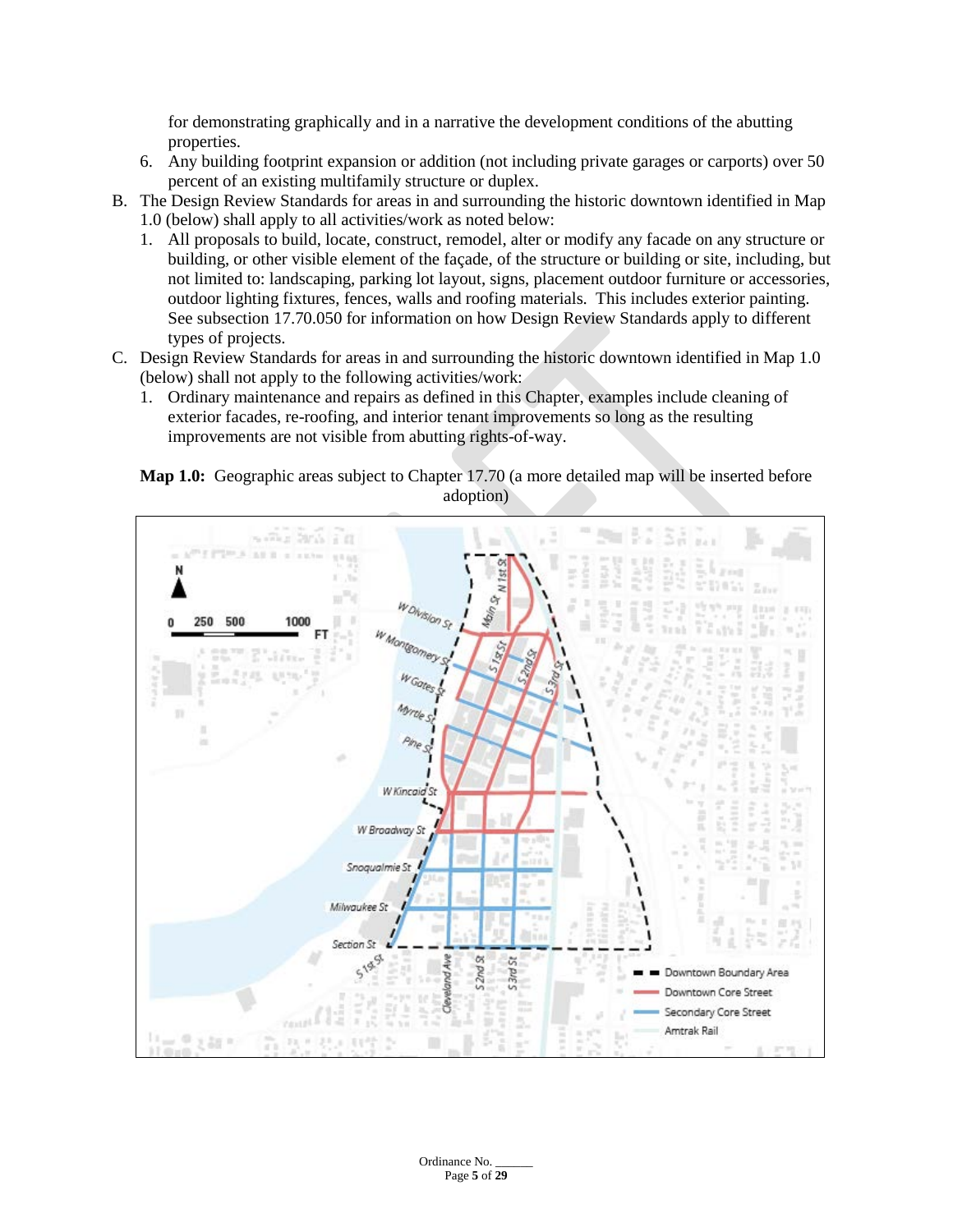### **17.70.030 Supplemental Materials Adopted by Reference**

A. In addition to the design standards development regulations contained in this Chapter the City has created a supplemental document titled, Mount Vernon Design Standards Handbook, that is hereby adopted by reference as though fully set forth herein, a copy of which is on file with the Finance Department. For the convenience of the public a copy of these materials can be viewed on the City's website and paper copies are available by request through the Development Services Department.

### **17.70.040 Submittal Requirements**

All applications for development opting, or required to, use the design standards shall be accompanied by the following:

- A. Design Standards Application form.
- B. Architectural building elevations containing the items listed in the definition of Architectural Elevations in MVMC 14.05.220(E) with additional sufficient detail to determine compliance with the requirements of this Chapter. At a minimum the following additional information shall be included: proposed building exteriors, alterations or remodeling, types of exterior materials and construction, roofing design, placement of all windows and doors, siding and trim materials to be used together with the finish, and other materials to be used or applied on all exterior walls.
- C. Floor Plans as defined in MVMC 14.05.220(F).
- D. Plans identifying building-to-building relationships.
- E. Site Plan as defined in MVMC 14.05.220(S).
- F. Landscape plans as defined in MVMC 14.05.220(L).
- G. All other items listed in MVMC 14.05.210

# **17.70.050 Creation of Design Review Board and Processes**

The Design Review Board (DRB) is created for the sole purpose of reviewing, making recommendations, and approving certain improvements in the historic downtown and surrounding areas identified in MVMC 17.70.020.

- A. The DRB is a five-member board with three members that are appointed by the City's Mayor and two members consisting of the Director and a design review consultant under contract with the City. Additional information with regard to the DRB is codified in MVMC Chapter 2.61.
- B. Development subject to review by the DRB shall be processed as follows:
	- 1. All development shall be classified as being administratively approved by the Director; or being subject to review by the DRB.
		- i. Administratively approved development includes the following: installation of signage not requiring conditional use permit, exterior painting when an applicant chooses paint colors pre-approved in the Design Standards Handbook, and other improvements the Design Review Board determines can be administratively approved as per MVMC 2.61.060.
		- ii. Development subject to review by the DSB includes everything not classified as administratively approved in sub-section (i.) above.
	- 2. Development subject to final decisions by the DRB shall be processed as Type III permits under Chapter 14.05 MVMC. See MVMC 14.05 for information on appeals to DRB decisions.
	- 3. The Department shall follow the below listed procedures for development subject to decisions by the DRB:
		- i. Once an application is deemed technically complete the Department shall send a copy of the application and associated materials to the DRB.
		- ii. The Department will complete all procedural requirements with regard to Notice of Application and a SEPA determination, as applicable.
		- iii. Once the comment period and timeframe in which a SEPA appeal could be filed have both lapsed, an open record public hearing before the DRB can be held. The Department shall be responsible for the procedural requirements for the public hearing.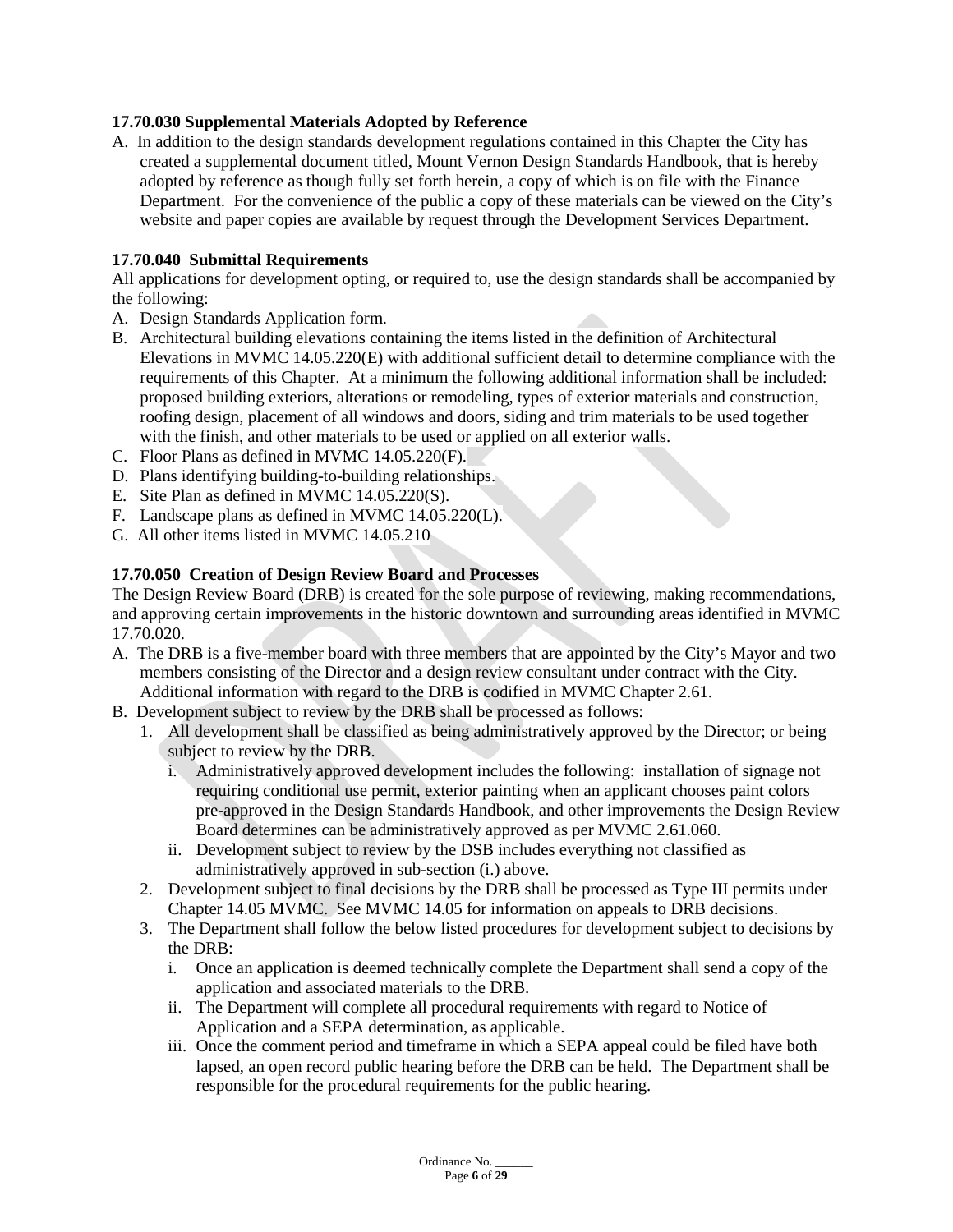- iv. The Department shall be responsible for transmitting the DRBs recommendation or decision to the applicant within 10 days of the hearing.
- 5. The Department shall follow the below listed procedures for development subject to recommendations by the DRB:
	- i. Once an application is deemed technically complete the Department shall send a copy of the application and associated materials to the DRB. The DRB members shall have ten calendar days within which to submit written comments on the subject application.
	- ii. The Department will complete all procedural requirements with regard to Notice of Application and a SEPA determination, as applicable.
	- iii. All comments from the DRB received by the Department within the ten calendar day timeframe shall be summarized and appended to the Staff Report from the Director to the Hearing Examiner. At a minimum comments from the Director and Design Review Consultant shall be summarized and appended to the Staff Report in the event the other members of the DRB do not provide comments to the Department.
- C. An applicant may request administrative approval of an application or portions thereof that would otherwise require a public hearing before the DRB if the application conforms to the specific requirements of Chapter 17.70 MVMC. The Director shall process a request for administrative approval as follows:
	- 1. The Department shall send a copy of the request for an administrative approval along with the underlying application and associated materials to the DRB. The Director shall ask the DRB members to comment, in writing, within 10 calendar days as to whether they believe the application complies with Chapter 17.70 MVMC or by identifying design elements that they believe do not comply with the specific requirements of Chapter 17.70 MVMC.
	- 2. If the Director receives comments from DRB that elements of an application do not comply with Chapter 17.70 MVMC, the Director shall deny the applicant's request for administrative approval.
- D. To the extent possible, the DRB will be contacted by the Department via email with application materials provided electronically.

### **17.70.060 Approval Authorities and Processes**

- A. The Director shall perform design review for all proposals which require no review or other approval by the Hearing Examiner or DRB.
- B. All decisions and recommendations from the Director shall be based on recommendation(s) from a licensed architect or professional building designer with demonstrated experience that shall be under contract with the Department to complete such reviews.
- C. For proposals reviewed by the Hearing Examiner or Design Review Board, the Department shall perform design review and forward its recommendation to the Hearing Examiner or DRB for the final decision.
- D. Those making recommendations and the approval authority for all proposals subject to Design Review are listed in the following table.

#### **TABLE 17.70.060(E):**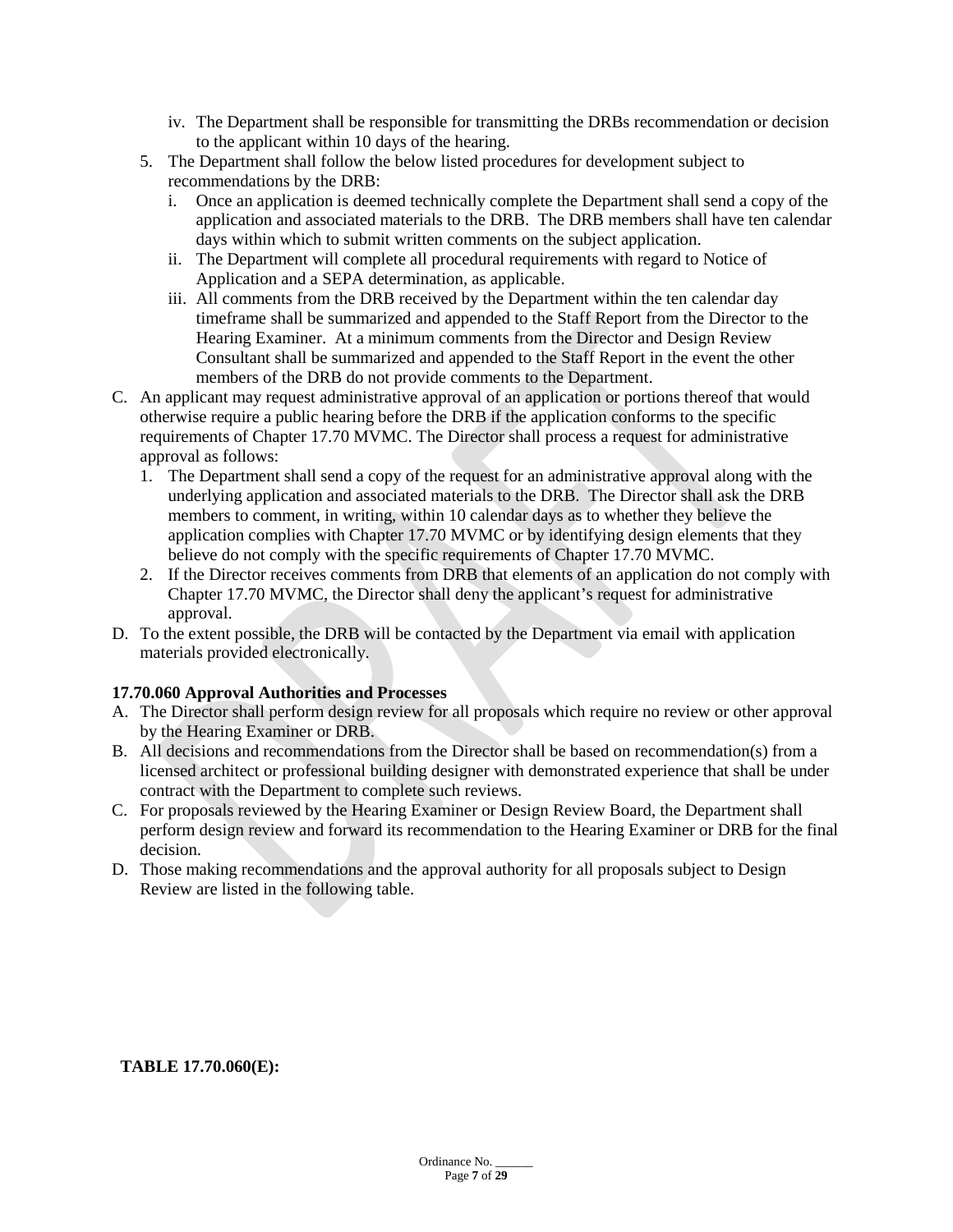| <b>TYPE OF PROPOSAL</b>                                                                                                                                                                                                                                                                                                                                                                                                                                                   | <b>RECOMMENDATION(S)</b><br><b>MADE BY:</b>                                                                             | <b>APPROVAL</b><br><b>AUTHORITY</b> |
|---------------------------------------------------------------------------------------------------------------------------------------------------------------------------------------------------------------------------------------------------------------------------------------------------------------------------------------------------------------------------------------------------------------------------------------------------------------------------|-------------------------------------------------------------------------------------------------------------------------|-------------------------------------|
| Development located in the Historic Downtown and<br>Surrounding Areas when it meets the following<br>criteria:<br>All Planned Unit Development Applications<br>1.<br>All plats with an average lot size of 7,600 s.f. or<br>2.<br>smaller<br>All multi-family or duplex developments<br>3.<br>requiring a Conditional Use Permit                                                                                                                                          | Hearing Examiner with the<br>Design Review Board making a<br>recommendation to the Hearing<br>Examiner                  | City Council                        |
| Development located in the Historic Downtown and<br>Surrounding Areas when it meets the following<br>criteria:<br>Does not require approval by the Hearing<br>1.<br>Examiner or City Council; and,<br>2. Is not classified as an Administrative Approval*<br>in the Historic Downtown and Surrounding areas                                                                                                                                                               | Director                                                                                                                | Design Review<br><b>Board</b>       |
| Development located in the Historic Downtown and<br>Surrounding Areas when it includes requests for<br>design review modifications per MVMC 17.70.070<br>for the following types of projects if they have<br>already been approved by the City Council:<br>All Planned Unit Development Applications<br>1.<br>All plats with an average lot size of 7,600 s.f. or<br>2.<br>smaller<br>All multi-family or duplex developments<br>3.<br>requiring a Conditional Use Permit | Director with the Design Review<br>Board making a<br>recommendation to the Director                                     | Hearing Examiner                    |
| Development located in the Historic Downtown and<br>Surrounding Areas when it meets the following<br>criteria:<br>Does not require approval by the Hearing<br>1.<br>Examiner or City Council; and,<br>Is classified as an Administrative Approval* in<br>2.<br>the Historic Downtown and Surrounding areas                                                                                                                                                                | Not Applicable                                                                                                          | Director                            |
| Development located in the Historic Downtown and<br>Surrounding Areas classified as ordinary<br>maintenance and repairs per the definition of such<br>found in MVMC 17.17.015                                                                                                                                                                                                                                                                                             | Director to confirm that the<br>proposed project complies with<br>the definition of Ordinary<br>Maintenance and Repairs | Not Applicable                      |

\*See MVMC 17.70.050(B) for the definition of administrative approval

- E. Consistent with MVMC 14.05.080(G) when design review is a required approval for a project with multiple permit applications/approvals design review shall be consolidated with the other permit approvals being processed concurrently. When consolidated with other approvals the Director and/or the Design Review Board shall complete design review and forward its recommendation to the appropriate approval authority to be part of the decision or recommendation.
- F. The design review standards codified within this Chapter are supplemental to other development regulations contained within the MVMC. Should a standard found within this Chapter conflict with requirements contained elsewhere in the Mount Vernon Municipal Code, the standards in this Chapter shall prevail.
- G. Compliance with the standards set forth in this Chapter shall be demonstrated with the submittal of the plans and materials listed within MVMC Chapter 14.05.210 and 17.70.040.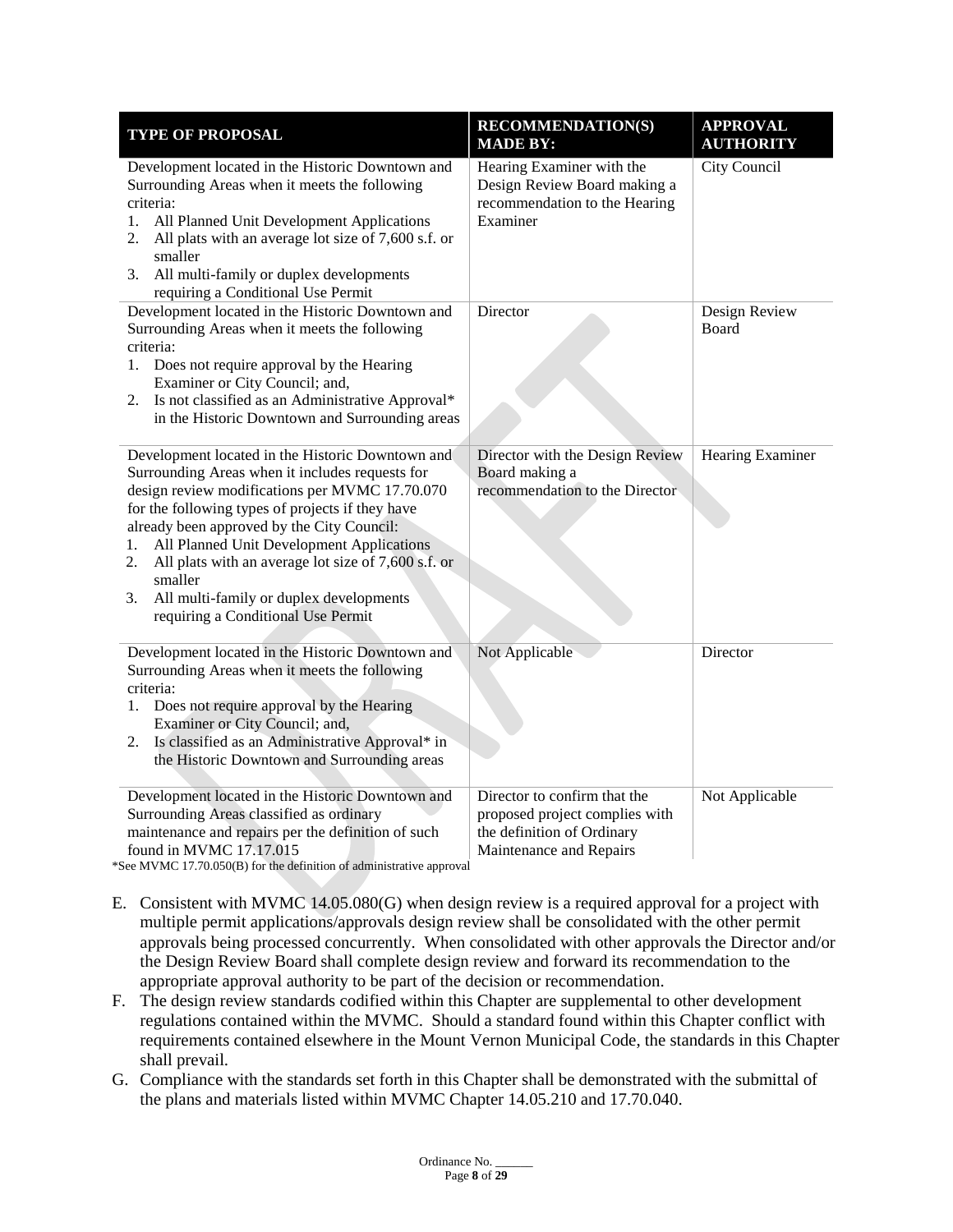- H. Part of Pre-Application Review can include design review. To expedite applications and reduce development costs, the City of Mount Vernon offers a "predesign development" general information meeting for applications subject to design review requirements. This meeting can be scheduled before, after, or in conjunction with pre-application meetings required by MVMC Chapter 14.05.
	- 1. Predesign development meetings provide input from relevant department staff, the Director, and design review consultant regarding requirements needed for a proposed project, such as site design, required improvements and conformance with the applicable design standards.
	- 2. This informal process helps alert developers to potential issues prior to expending resources on plans that may need alterations to meet City regulations.
- I. The decision of the design review authority (i.e. City Council, Design Review Board, or Director) shall be documented and incorporated into the accompanying approvals, if any, for the permit, land use action, or other approval, and shall be binding on the applicant and his successors in interest. The City may reduce the approval to a document or plan which shall be incorporated into the approved plans for the project. For example, specific conditions for the creation and location of open space pursuant to a requirement of the design review process may be incorporated into a subdivision approval.

### **17.70.070 Modifications**

The Director, Hearing Examiner, or DRB shall not consider, recommend approval, or approve any deviation from municipal code requirements found within Titles 12 to 17 of the MVMC, except as allowed below in sub-section (A) of this Chapter. Approval to deviate from standards not expressly allowed in the following sub-section (A) must be obtained through deviation, amendment, or variance processes codified within Titles 16 and 17, not through the design standards process.

- A. This Chapter authorizes the design review authority to allow the following development standards except for lots abutting arterials:
	- 1. Single-Family Residential Uses, Plats and PUDs and Duplex Developments.
		- i. Front yard setback: front yard setback may be reduced not less than 10 feet from property line, access easement, or back of sidewalk. The front of private garages shall maintain at least 20 feet from the back of sidewalk, property line, or access easement.
		- ii. Rear yard setback: not less than 10 feet.
		- iii. Side yard setback: not less than five feet for single-story homes; provided, that nothing (i.e., eaves, bay windows, enclosed stair landings, chimneys, etc.) will be allowed to project into this reduced side yard setback area. For structures that have more than one story the side yard setback shall be a minimum of five feet with the total of the two side yards being not less than 15 feet. Where the side yard setback is six feet or more the eaves of a structure may project no more than 12 inches into the side yard.
		- iv. To protect privacy, windows facing the side yard shall be offset from the adjacent residence.
		- v. The installation of fences, walls or hedges shall be required.
		- vi. Lot Coverage. For detached single-family residential lots of any size the land covered by buildings shall be no more than 40 percent.
	- 2. Multifamily Residential Uses and Developments.
		- i. Front yard setback: not less than 10 feet from property line, back of sidewalk, or access easement. The front of private garages shall maintain at least 20 feet from the back of sidewalk, property line, or access easement or from edge of pavement on private streets;
		- ii. Side and rear yard setbacks: when adjacent to single-family residential zones the minimum building setback from the common property line shall be 20 feet, otherwise the minimum setback may be reduced to 10 feet for single-story buildings and 15 feet for multistory buildings.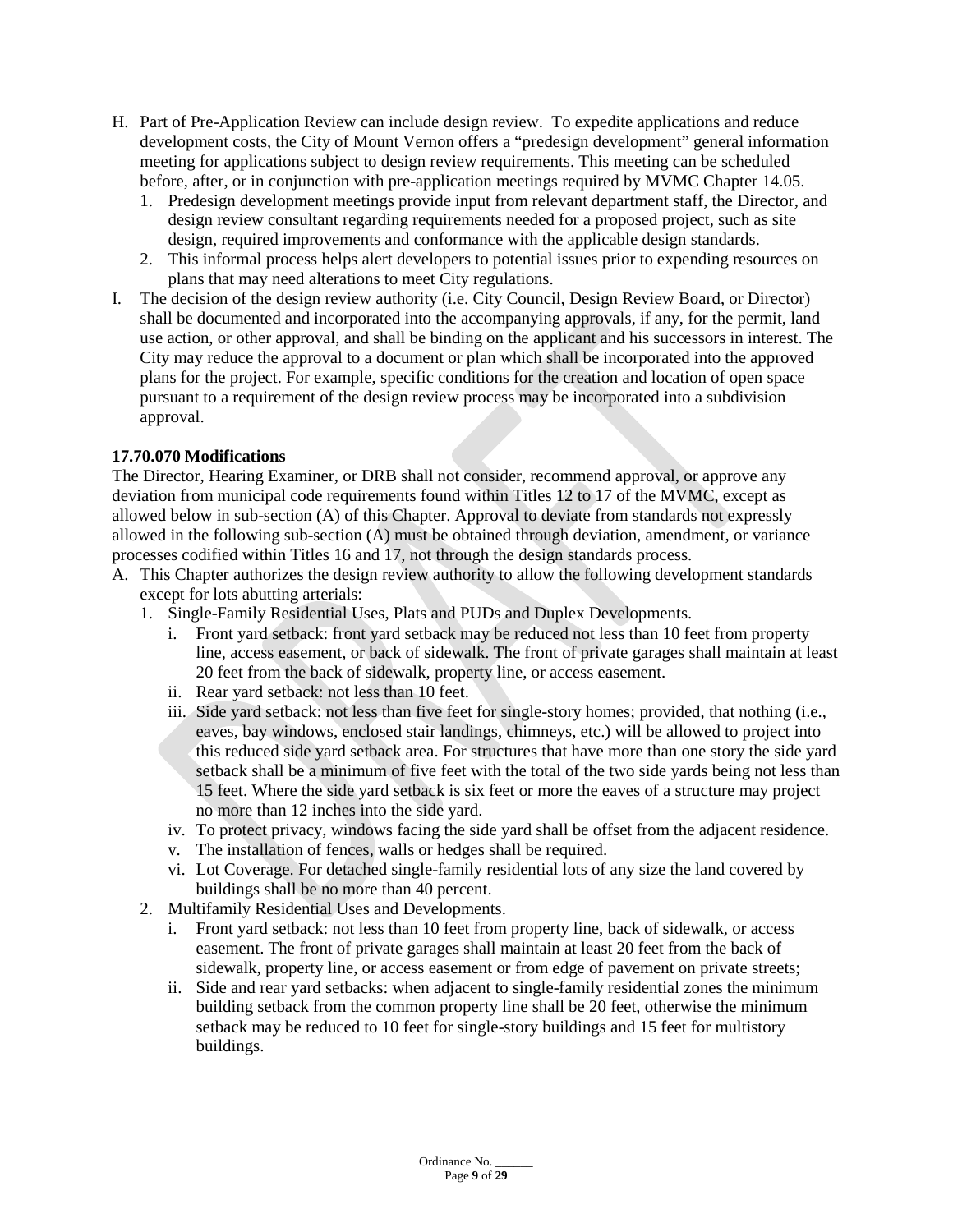### **17.70.080 Waivers**

An applicant may request waiver(s) from element(s) of design review that do not strictly conform to the specific requirements of this Chapter. Waivers to specific required elements of the design standards may be approved by the Director or DRB if they are the approval authority for the overall project; and the Hearing Examiner for projects where design review was previously approved by the City Council as part of a PUD, plat, or CUP. Waivers shall be approved in limited circumstances and only when an applicant demonstrates all of the following criteria have been satisfied:

- A. The alternative design represents an equivalent or superior design solution to what would otherwise be achieved by rigidly applying specific requirements.
- B. The alternative design meets the intent of the general requirements of Chapter 17.70, Design Review.
- C. Unique and unusual circumstances exist that warrants a modification from the standard requirement.
- D. Modifications from standard requirements will not be approved in circumstances where the applicant is seeking a modification for primarily financial reasons; i.e., the cost of certain façade treatments or use of specified materials are not the type of items that will be taken into consideration when determining whether or not a modification will be granted.

**SECTION FOUR.** Section 14.05.050, Permit Types, of the Mount Vernon Municipal Code is hereby repealed and reenacted with the new section to read as follows:

### **14.05.050 Permit types.**

A. Permits Classified by Type. Applications for development permits shall be categorized and processed as one or more of the six permit types described in subsection B of this section. Where applications are categorized as more than one type, the code that pertains to the application needs to be evaluated as more than one procedural process is available depending on specific circumstances particular to that application. Applications shall be classified in accordance with the table in MVMC 14.05.060; provided, that shoreline permits under the shoreline management master program shall be processed as described in that program; and that annexations shall be processed according to Chapter 35A.14 RCW. Annexations shall also be subject to additional City specific submittal and procedural requirements as outlined within this Chapter.

- B. Permit Types.
	- 1. Type I Administrative Review without Notice. Type I applications are those applications where a final decision is made by the Director or the Director's designee without public notice or a public hearing. That decision may be appealed in an open record appeal hearing to the Hearing Examiner. The Hearing Examiner decision may be appealed in a closed record appeal to the City Council. An applicant can file an appeal to the building code board of appeals following the Director's decision for matters concerning the suitability of alternative building materials, the suitability of alternative methods of construction, or interpretation of building regulations.
	- 2. Type II Administrative Review with Notice. Type II applications are those applications where a final decision is made by the Director or the Director's designee after public notice, but without a public hearing. That decision may be appealed in an open record appeal hearing to the Hearing Examiner. The Hearing Examiner decision may be appealed in a closed record appeal to the City Council; for all type II Permits except permits authorizing Temporary Homeless Encampments which shall be subject to appeal to the Skagit County Superior Court as provided in Chapter 36.70 RCW.
	- 3. Type III Hearing Examiner or Design Review Board Review with Public Hearing. Type III applications are those applications that require an open record hearing before the Hearing Examiner or the Design Review Board and for which the Hearing Examiner or Design Review Board makes the final decision. For all applications subject to a decision by the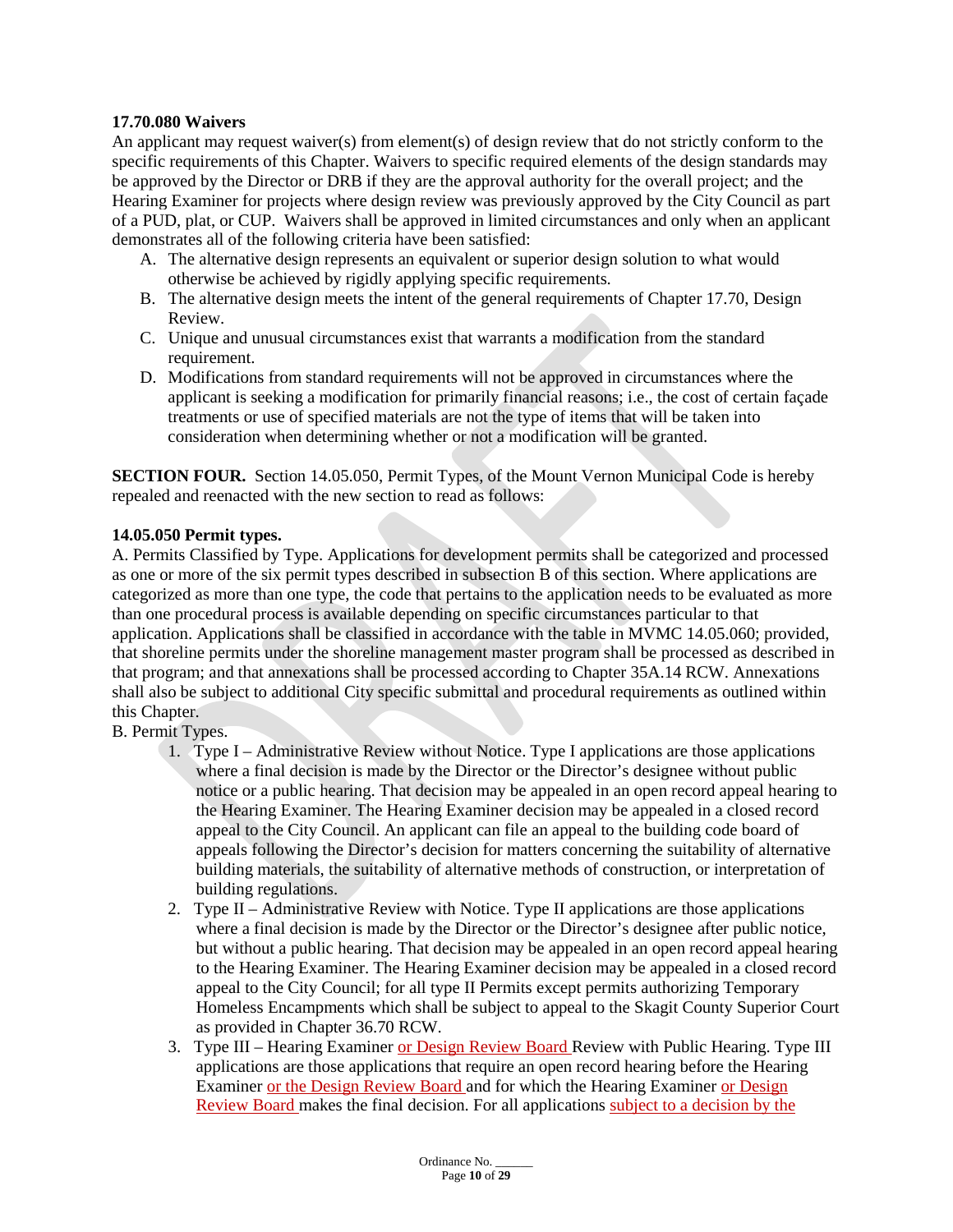Hearing Examiner, except variances, the Hearing Examiner decision may be appealed in a closed record appeal to the City Council. Appeals for variances go to superior court, except appeals of Hearing Examiner shoreline variance decisions go to the City Council. Appeals to Design Review Board decisions may be appealed in a closed record appeal to the Hearing Examiner.

- 4. Type IV Council Review with Public Hearing. Type IV applications are those applications that require an open record predecision hearing before the Hearing Examiner or Planning Commission, and for which the Hearing Examiner or Planning Commission action is only a recommendation to the City Council. The City Council shall make the final decision after a closed record hearing on Type IV actions.
- 5. Type V Council Review without Hearing. Type V applications are those applications that do not require a public hearing and for which a final decision is made by the City Council.
- 6. Type VI Legislative. Type VI applications are those applications that require legislative action by the City Council at an open record hearing after one or more open record public hearing(s) and a recommendation from the Planning Commission, with the exception of street vacations which shall only have one open record public hearing before the City Council.

C. Permits Not Classified by This Chapter. If this Chapter does not expressly provide for review using one of the six types of procedures and a specific procedure is not specified by law, or if there are conflicting procedural requirements, the Director shall classify the application as one of the six procedural types and it will be processed accordingly. Questions about what procedure is appropriate shall be resolved in favor of the type providing the greatest public notice and opportunity to participate.

**SECTION FIVE.** Section 14.05.060, Permit Classification Table, of the Mount Vernon Municipal Code is hereby repealed and reenacted with the new section to read as follows:

| <b>Land Use Permit/Action</b>                                                                    | <b>Permit Type</b> |       |     |    |   |    |  |  |  |  |
|--------------------------------------------------------------------------------------------------|--------------------|-------|-----|----|---|----|--|--|--|--|
|                                                                                                  | $\mathbf{I}$       | $\Pi$ | III | IV | V | VI |  |  |  |  |
| <b>Administrative Determination</b>                                                              | X                  |       |     |    |   |    |  |  |  |  |
| Binding Site Plan                                                                                |                    | X     |     |    |   |    |  |  |  |  |
| <b>Boundary Line Adjustment</b>                                                                  | $\mathbf{X}$       |       |     |    |   |    |  |  |  |  |
| <b>Building Permit SEPA Exempt</b>                                                               | X                  |       |     |    |   |    |  |  |  |  |
| Code Interpretation                                                                              | X                  |       |     |    |   |    |  |  |  |  |
| Comprehensive Plan Map (and Rezone) or Text<br>Amendments                                        |                    |       |     |    |   | X  |  |  |  |  |
| <b>Administrative Conditional Use Permit</b>                                                     |                    | X     |     |    |   |    |  |  |  |  |
| <b>Conditional Use Permit</b>                                                                    |                    |       | X   |    |   |    |  |  |  |  |
| <b>Conditional Use Permit for EPFs</b>                                                           |                    |       |     | X  |   |    |  |  |  |  |
| Critical Area Ordinance Reasonable Use<br>Exception, Variances and Appeals per MVMC<br>15.40.130 |                    |       | X   |    |   |    |  |  |  |  |
| Design Review with Building Permit, or<br><b>Administrative Design Review</b>                    | X                  |       |     |    |   |    |  |  |  |  |
| Design Review with Hearing Examiner Land<br>Use Permit                                           |                    |       | X   |    |   |    |  |  |  |  |

### **14.05.060 Permit classification table.**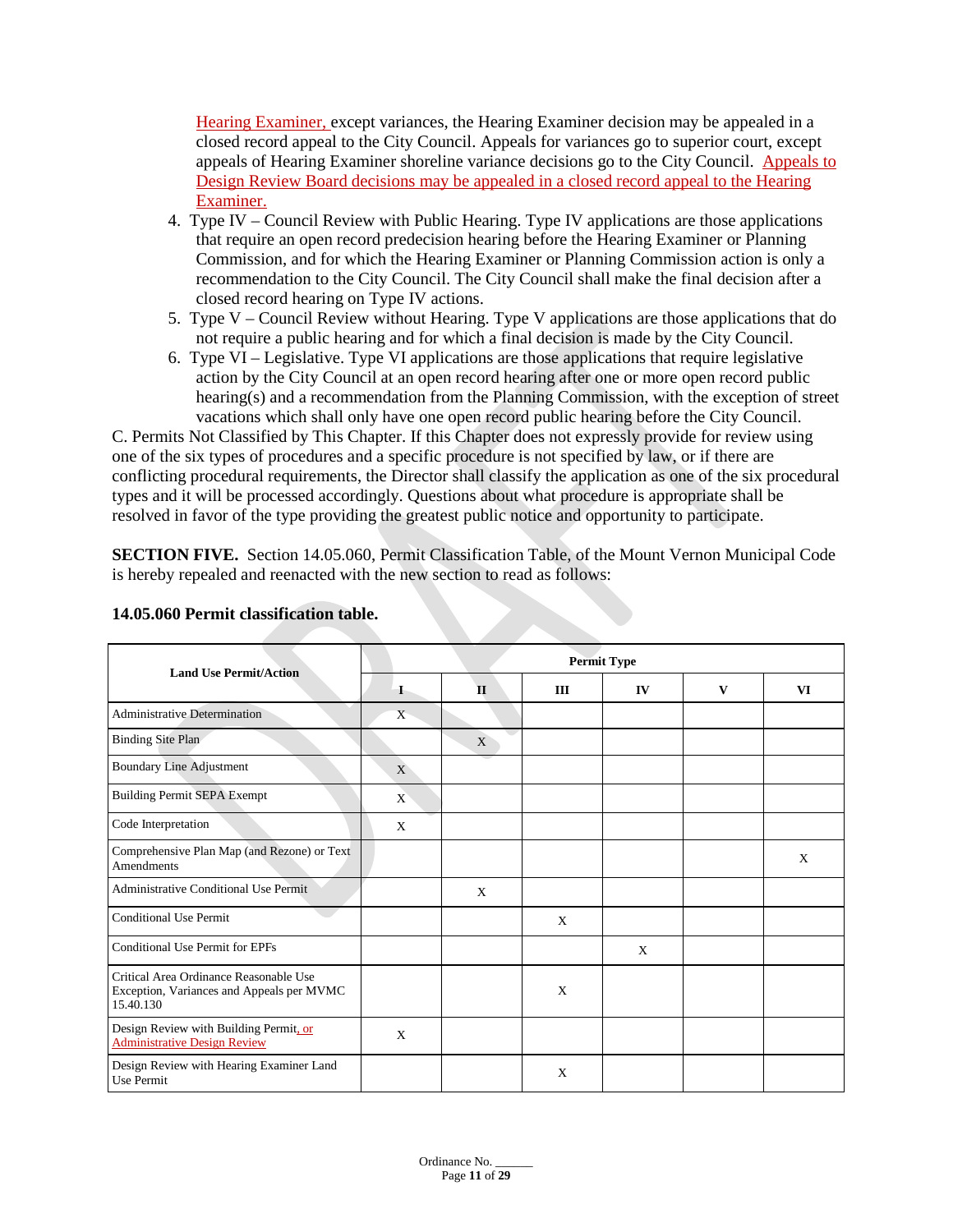| <b>Land Use Permit/Action</b>                                                                                   | <b>Permit Type</b>     |   |                          |             |   |   |  |  |  |
|-----------------------------------------------------------------------------------------------------------------|------------------------|---|--------------------------|-------------|---|---|--|--|--|
|                                                                                                                 | 1<br>Ш<br>IV<br>V<br>п |   |                          |             |   |   |  |  |  |
| Design Review by Design Review Board                                                                            |                        |   | $\underline{\mathbf{X}}$ |             |   |   |  |  |  |
| Design Review Waiver per Chapter 17.70<br><b>MVMC</b>                                                           | X                      |   | X                        |             |   |   |  |  |  |
| Development Regulation Text Amendments to<br>Chapter 3.40 MVMC and MVMC Titles 15, 16<br>and 17                 |                        |   |                          |             |   | X |  |  |  |
| Development Regulation Text Amendments to<br>Chapters Except Chapter 3.40 MVMC and<br>MVMC Titles 15, 16 and 17 |                        |   |                          |             | X |   |  |  |  |
| <b>Environmental Review</b>                                                                                     |                        | X |                          |             |   |   |  |  |  |
| Fence or Wall Permit                                                                                            | X                      |   |                          |             |   |   |  |  |  |
| Fill and Grade Permit I                                                                                         | X                      |   |                          |             |   |   |  |  |  |
| Fill and Grade Permit II                                                                                        |                        | X |                          |             |   |   |  |  |  |
| Floodplain District Development Permit                                                                          |                        |   |                          | X           |   |   |  |  |  |
| Historic Structure - Designation                                                                                |                        |   |                          | X           |   |   |  |  |  |
| Historic Structure – Exterior Alteration                                                                        |                        | X |                          |             |   |   |  |  |  |
| Home Occupation - Type I or Exemption                                                                           | $\mathbf X$            |   |                          |             |   |   |  |  |  |
| Home Occupation - Type II                                                                                       |                        | X |                          |             |   |   |  |  |  |
| Land Clearing Permits and Management Plans                                                                      |                        | X |                          |             |   |   |  |  |  |
| Land Clearing Moratorium Removal                                                                                |                        |   | X                        |             |   |   |  |  |  |
| Land Clearing Single-Family Residential<br>Moratorium Exception                                                 |                        | X |                          |             |   |   |  |  |  |
| Landscape Modifications per MVMC 17.93.080                                                                      | X                      |   |                          |             |   |   |  |  |  |
| Lot Certification                                                                                               | X                      |   |                          |             |   |   |  |  |  |
| Major Modification                                                                                              | X                      | X | X                        | X           |   |   |  |  |  |
| Master Plan Approval per MVMC 17.30.090                                                                         |                        |   |                          | X           |   |   |  |  |  |
| Minor Modifications                                                                                             | X                      |   |                          |             |   |   |  |  |  |
| Model Home Permit                                                                                               | X                      |   |                          |             |   |   |  |  |  |
| Nonconforming Use - Ordinary Maintenance or<br>Repair                                                           | X                      |   |                          |             |   |   |  |  |  |
| Nonconforming Use - Certificate of Use or<br>Occupancy                                                          | $\mathbf X$            |   |                          |             |   |   |  |  |  |
| Nonconforming Use - Special Permission to<br>Enlarge, Expand, or Reconstruct                                    |                        |   |                          | X           |   |   |  |  |  |
| Plat, Preliminary                                                                                               |                        |   |                          | $\mathbf X$ |   |   |  |  |  |
| Plat, Final                                                                                                     |                        |   |                          |             | X |   |  |  |  |
| Planned Unit Development                                                                                        |                        |   |                          | X           |   |   |  |  |  |
| Rezones Consistent with Comprehensive Plan                                                                      |                        |   |                          | $\mathbf X$ |   |   |  |  |  |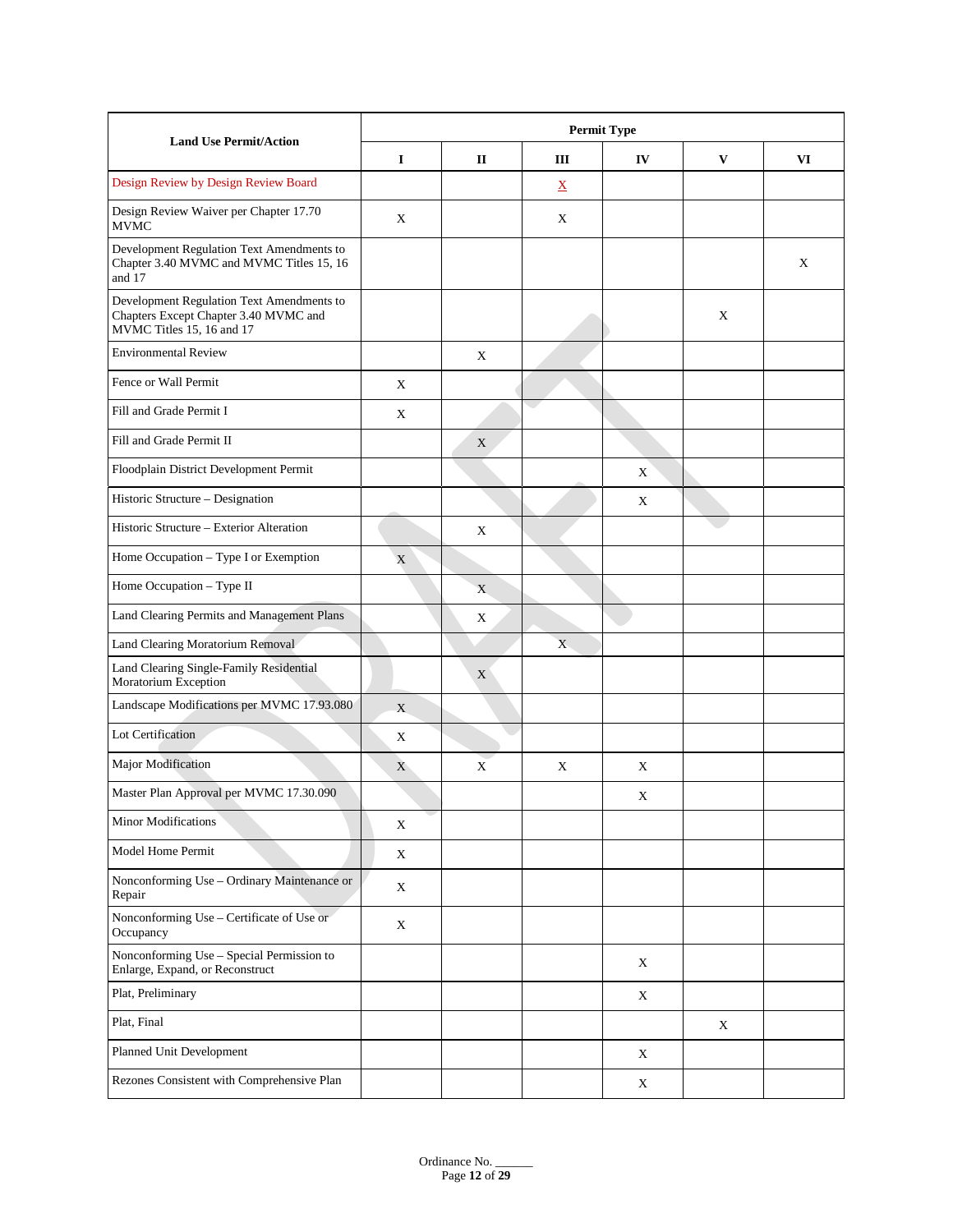| <b>Land Use Permit/Action</b>                                                                                                         | <b>Permit Type</b> |       |   |    |              |    |  |  |  |
|---------------------------------------------------------------------------------------------------------------------------------------|--------------------|-------|---|----|--------------|----|--|--|--|
|                                                                                                                                       | $\mathbf I$        | $\Pi$ | Ш | IV | $\mathbf{V}$ | VI |  |  |  |
| Shoreline Conditional Use Permit                                                                                                      |                    |       | X |    |              |    |  |  |  |
| Shoreline Exemption                                                                                                                   | X                  |       |   |    |              |    |  |  |  |
| Shoreline Substantial Development Permit                                                                                              |                    | X     |   |    |              |    |  |  |  |
| Shoreline Variance                                                                                                                    |                    |       | X |    |              |    |  |  |  |
| <b>Short Plat</b>                                                                                                                     |                    | X     |   |    |              |    |  |  |  |
| Site Plan Approval                                                                                                                    | X                  |       |   |    |              |    |  |  |  |
| Site Plan Approval per MVMC 17.39.150                                                                                                 |                    |       |   | X  |              |    |  |  |  |
| Special Use Permit                                                                                                                    |                    |       | X |    |              |    |  |  |  |
| Special Use Permit for ADUs                                                                                                           |                    | X     |   |    |              |    |  |  |  |
| Street Vacations Subject to Procedural<br>Requirements Outlined in Chapter 35.79 RCW                                                  |                    |       |   |    |              | X  |  |  |  |
| Street Design Modifications per Chapter 16.16<br><b>MVMC</b>                                                                          | X                  |       |   |    |              |    |  |  |  |
| Temporary Homeless Encampment                                                                                                         |                    | X     |   |    |              |    |  |  |  |
| Temporary Use Permit Per Chapter 17.92<br><b>MVMC</b>                                                                                 | X                  |       |   |    |              |    |  |  |  |
| Transfer of Development Rights - Certificate of<br><b>Available Rights</b>                                                            | X                  |       |   |    |              |    |  |  |  |
| Transfer of Development Rights - Approval to<br>Utilize                                                                               | X                  |       |   |    |              |    |  |  |  |
| Transportation Concurrency when > 75 PM Peak<br>Hour Trips Are Generated                                                              |                    |       |   | X  |              |    |  |  |  |
| Variances                                                                                                                             |                    |       | X |    |              |    |  |  |  |
| Waivers per MVMC 14.10.110, Chapter 16.20<br>MVMC, and MVMC 17.84.130                                                                 |                    |       |   | X  |              |    |  |  |  |
| Zoning Boundary Determination per MVMC<br>17.09.040                                                                                   |                    |       | X |    |              |    |  |  |  |
| Zoning Variances Not Exceeding 20 Percent of<br>Lot Width, Setbacks, Lot Coverage, Building<br>Height, Parking, and Landscape Buffers |                    | X     |   |    |              |    |  |  |  |

**SECTION SIX.** Section 14.05.070, Summary of Permit Processes, of the Mount Vernon Municipal Code is hereby repealed and reenacted with the new section to read as follows:

# **14.05.070 Summary of permit processes.**

|                                   | Type I | <b>Type II</b>                                                                                                                 | <b>Type III</b>                 | <b>Type IV</b>                            | Type V                                       | <b>Type VI</b>                            | <b>Shoreline Permits</b><br>and Annexations |
|-----------------------------------|--------|--------------------------------------------------------------------------------------------------------------------------------|---------------------------------|-------------------------------------------|----------------------------------------------|-------------------------------------------|---------------------------------------------|
| <b>Pre-Application Meeting No</b> |        | Required for short Required,<br>plats, building<br>permits with street<br>improvements,<br>and all other non-<br>single-family | unless<br>waived by<br>Director | Required, unless<br>waived by<br>Director | Required.<br>unless<br>waived by<br>Director | Required, unless<br>waived by<br>Director | Required, unless<br>waived by<br>Director   |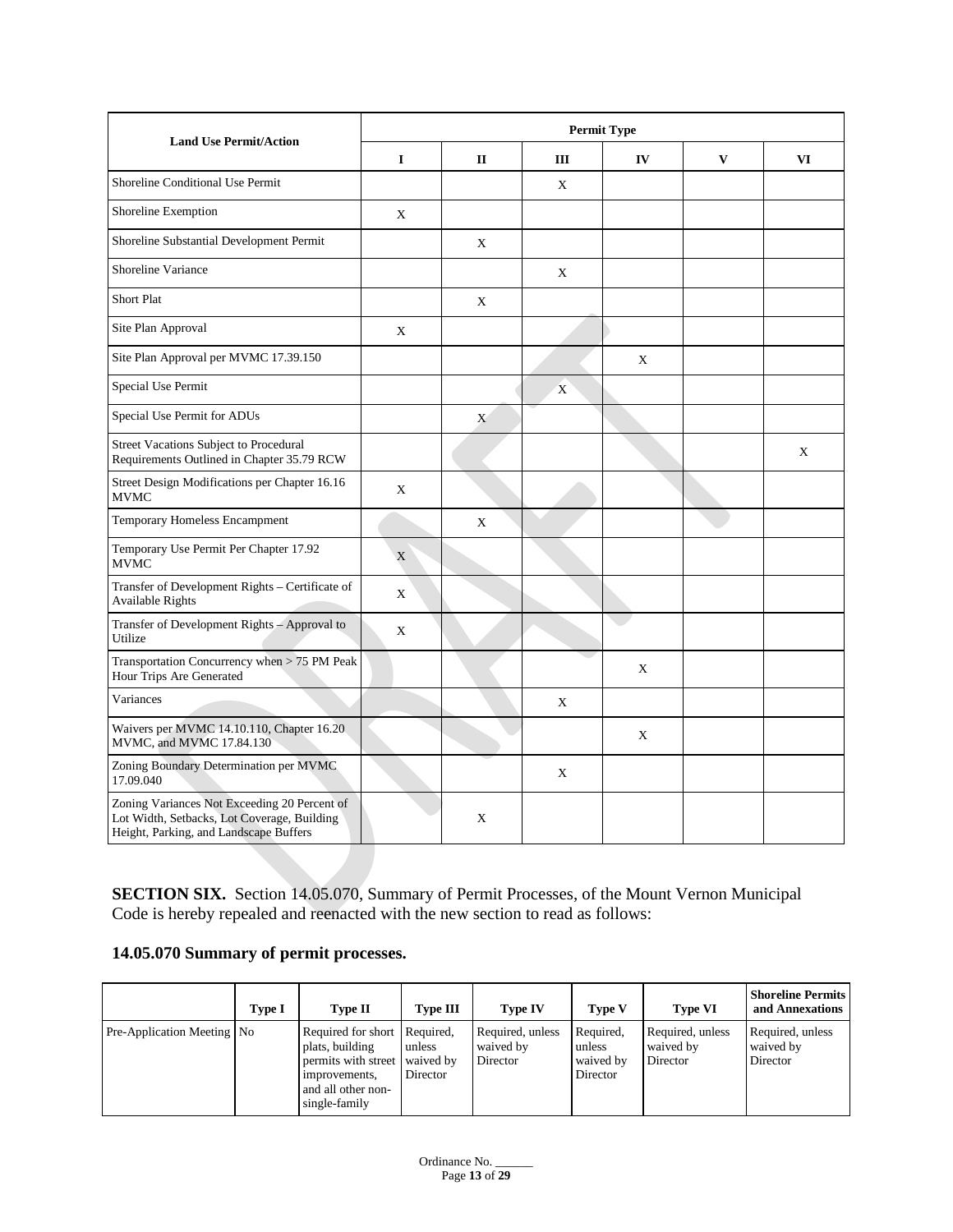|                                               | Type I                   | Type II                                           | <b>Type III</b>                                                                                          | <b>Type IV</b>                                                                                                                                                                                           | Type V                                                  | <b>Type VI</b>                                                                                                                                                                                                                         | <b>Shoreline Permits</b><br>and Annexations                                                             |
|-----------------------------------------------|--------------------------|---------------------------------------------------|----------------------------------------------------------------------------------------------------------|----------------------------------------------------------------------------------------------------------------------------------------------------------------------------------------------------------|---------------------------------------------------------|----------------------------------------------------------------------------------------------------------------------------------------------------------------------------------------------------------------------------------------|---------------------------------------------------------------------------------------------------------|
|                                               |                          | residential actions                               |                                                                                                          |                                                                                                                                                                                                          |                                                         |                                                                                                                                                                                                                                        |                                                                                                         |
| Letter of Completeness                        | Required                 | Required                                          | Required                                                                                                 | Required                                                                                                                                                                                                 | Required                                                | Required                                                                                                                                                                                                                               | Required                                                                                                |
| Notice of Application                         | N <sub>o</sub>           | Required, unless<br>exempted by<br>MVMC 14.05.040 | Required,<br>unless<br>exempted<br>by MVMC<br>14.05.040                                                  | Required, unless<br>exempted by<br><b>MVMC</b><br>14.05.040                                                                                                                                              | Required,<br>unless<br>exempted<br>by MVMC<br>14.05.040 | Required, unless<br>exempted by<br>MVMC 14.05.040                                                                                                                                                                                      | See Chapter<br>35A.14 RCW,<br>Annexation by<br>code cities, or the<br>shoreline master<br>program (SMP) |
| Notice of Hearing                             | <b>Not</b><br>Applicable | Not Applicable                                    | Required                                                                                                 | Required                                                                                                                                                                                                 | Required                                                | Required                                                                                                                                                                                                                               | See Chapter<br>35A.14 RCW or<br>the SMP                                                                 |
| Open Record<br>Pre-Decision Public<br>Hearing | N <sub>0</sub>           | No                                                | Yes, before<br>Hearing<br>Examiner or<br>Design<br>Review<br><b>Board</b> to<br>render final<br>decision | Yes, before<br>Hearing<br>Examiner or<br>Planning<br>Commission, as<br>noted in MVMC<br>14.05.080 to<br>make<br>recommendation<br>to City Council<br>for final decision<br>at a closed record<br>hearing | N <sub>o</sub>                                          | Yes, before<br>Planning<br>Commission to<br>make<br>recommendation<br>to City Council for<br>final decision at a<br>closed record<br>hearing except for<br>street vacations<br>which shall be<br>heard only before<br>the City Council | See Chapter<br>35A.14 RCW or<br>the SMP                                                                 |

|                              | <b>Type I</b>                                                                                                          | <b>Type II</b>                                                                      | <b>Type III</b>                                                                                                                                                                                                                                                  | <b>Type IV</b>                                        | Type V                                               | <b>Type VI</b>                                           | <b>Shoreline</b><br><b>Permits and</b><br><b>Annexations</b> |
|------------------------------|------------------------------------------------------------------------------------------------------------------------|-------------------------------------------------------------------------------------|------------------------------------------------------------------------------------------------------------------------------------------------------------------------------------------------------------------------------------------------------------------|-------------------------------------------------------|------------------------------------------------------|----------------------------------------------------------|--------------------------------------------------------------|
| <b>Administrative Appeal</b> | Yes, open<br>record appeal<br>hearing before<br>the Hearing<br>Examiner or<br>the building<br>code board of<br>appeals | Yes, open record<br>appeal hearing<br>before the<br>Hearing<br>Examiner             | Yes, closed<br>record appeal<br>hearing before<br><b>City Council</b><br>except for<br>variances, and<br>permits<br>authorizing<br>temporary<br>homeless<br>encampments,<br>and<br>development<br>subject to<br>approval by<br>the Design<br><b>Review Board</b> | No                                                    | N <sub>o</sub>                                       | N <sub>0</sub>                                           | See Chapter<br>35A.14 RCW or<br>the SMP                      |
| Notice of Decision           | Required,<br>pursuant to<br><b>MVMC</b><br>14.05.150                                                                   | Required,<br>pursuant to<br><b>MVMC</b><br>14.05.150                                | Required,<br>pursuant to<br><b>MVMC</b><br>14.05.150                                                                                                                                                                                                             | Required,<br>pursuant to<br><b>MVMC</b><br>14.05.150  | Required,<br>pursuant to<br><b>MVMC</b><br>14.05.150 | Required,<br>pursuant to<br><b>MVMC</b><br>14.05.150     | See Chapter<br>35A.14 RCW or<br>the SMP                      |
| Recommendation Made By       |                                                                                                                        | Not Applicable Not Applicable                                                       | Not<br>Applicable                                                                                                                                                                                                                                                | Review authority Review<br>noted in MVMC<br>14.05.080 | authority<br>noted in<br><b>MVMC</b><br>14.05.080    | Planning<br>Commission<br>except for street<br>vacations | See Chapter<br>35A.14 RCW or<br>the SMP                      |
| Final Decision Made By       | Development<br><b>Services</b><br>Director<br>subject to<br>administrative                                             | Development<br>Services Director Examiner<br>subject to<br>administrative<br>appeal | Hearing<br>subject to<br>administrative<br>appeal except                                                                                                                                                                                                         | City Council                                          | City Council                                         | City Council                                             | See Chapter<br>35A.14 RCW or<br>the SMP                      |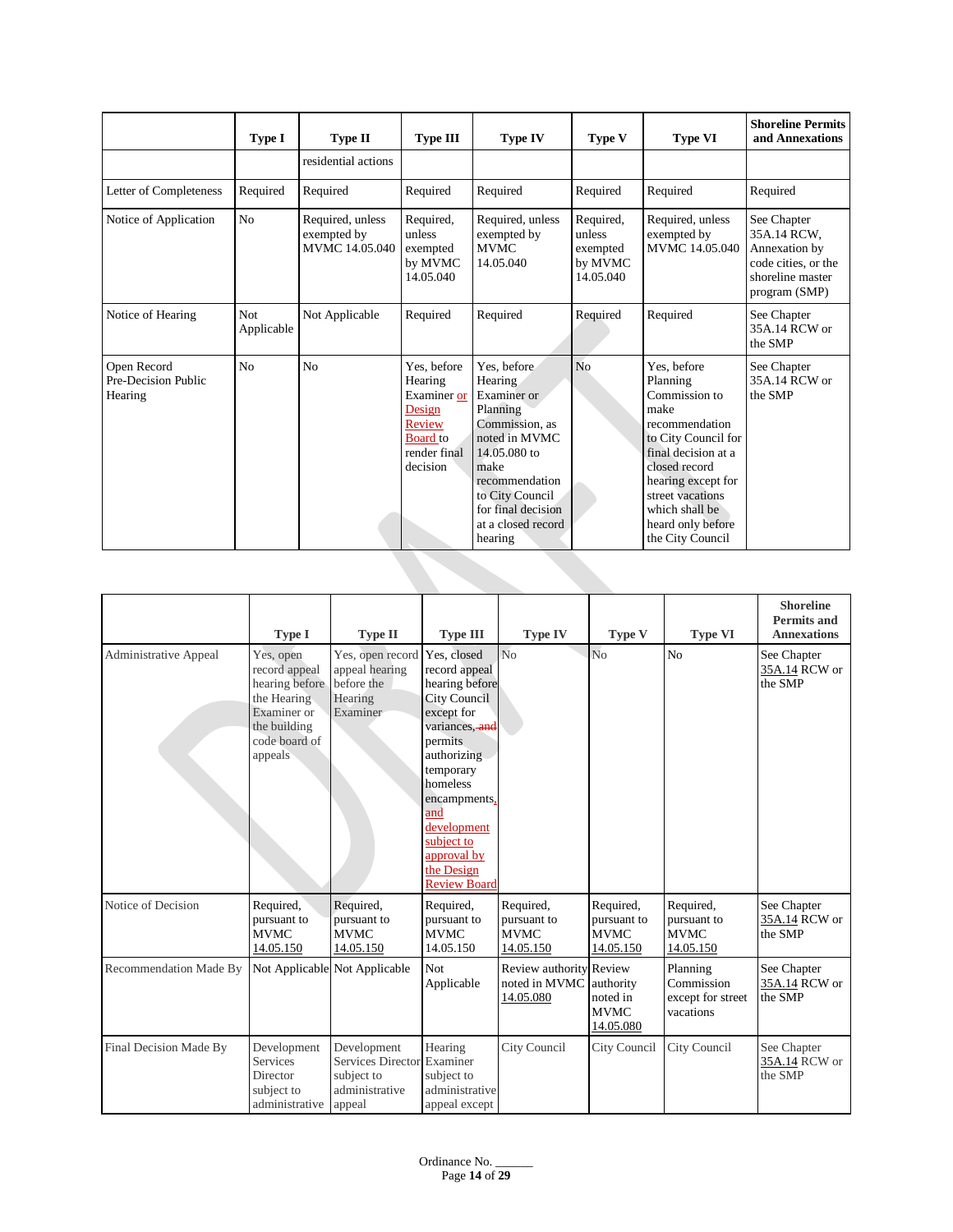|                 | Type I                | <b>Type II</b>        | <b>Type III</b>       | <b>Type IV</b>               | <b>Type V</b>         | <b>Type VI</b>        | <b>Shoreline</b><br><b>Permits and</b><br><b>Annexations</b> |
|-----------------|-----------------------|-----------------------|-----------------------|------------------------------|-----------------------|-----------------------|--------------------------------------------------------------|
|                 | appeal                |                       | for variances         |                              |                       |                       |                                                              |
| Judicial Appeal | See MVMC<br>14.05.190 | See MVMC<br>14.05.190 | See MVMC<br>14.05.190 | <b>See MVMC</b><br>14.05.190 | See MVMC<br>14.05.190 | See MVMC<br>14.05.190 | See Chapter<br>35A.14 RCW or<br>the SMP                      |

**SECTION SEVEN.** Section 14.05.180, Appeals to Council, of the Mount Vernon Municipal Code is hereby repealed and reenacted with the new section to read as follows:

### **14.05.180 Appeals to council.**

A. Decision Subject to Appeal. Type II and III decisions listed within MVMC [14.05.060](http://www.codepublishing.com/WA/MountVernon/#!/MountVernon14/MountVernon1405.html#14.05.060) (except variances, and permits for Temporary Homeless Encampments, and developments subject to approval by the Design Review Board) may be appealed to the City Council, in writing and must contain the information outlined in MVMC 14.05.160 $(C)(3)$ . However, Type II decisions may only be appealed to the City Council after they have been appealed to the Hearing Examiner; and the appellant is appealing the Hearing Examiner decision to the City Council.

B. Time for Appeal. Any such appeal must be filed by a party of record aggrieved by the decision and shall submit the appeal to the CEDD, within 14 days from the date of the report decision. The appeal must contain the information outlined in MVM[C 14.05.160\(](http://www.codepublishing.com/WA/MountVernon/#!/MountVernon14/MountVernon1405.html#14.05.160)C).

C. Transmittal of Record to Council. The CEDD shall forward to the members of the City Council all of the pertinent documents, including the written decision, findings and conclusions of the examiner, the notice of appeal, and additional letters submitted by the parties of record.

D. Council Review Procedures. No open record public hearing shall be held by the City Council. All meetings of the Mount Vernon City Council shall be in accordance with Chapter [42.30](http://www.codepublishing.com/cgi-bin/rcw.pl?cite=42.30) RCW, and all persons shall be permitted to attend any meeting of the City Council except as otherwise provided in Chapter [42.30](http://www.codepublishing.com/cgi-bin/rcw.pl?cite=42.30) RCW.

E. Council Evaluation Criteria. The consideration by the City Council shall be based solely upon the record, the Hearing Examiner report, the appeal and additional submissions by parties.

F. Closed Record Hearing – Additional Evidence. No or limited new evidence or information will be allowed to be submitted and only appeal argument allowed. New or additional evidence or testimony shall be accepted by the City Council only upon a showing by the party offering the evidence that the evidence could not reasonably have been available at the time of the hearing before the examiner; or that relevant information that, in the opinion of the council, was improperly excluded by the examiner. Appellants who believe that information was improperly excluded, or that they have new evidence that could not reasonably have been available at the time of the hearing below, must specifically request, in writing, prior to the closed record appeal hearing, that the information be made part of the record. The request shall describe the information excluded, its relevance to the issues appealed, the reason(s) that the information was excluded by the hearing body/officer, why the hearing body/officer erred in excluding the information, or why it could not reasonably have been available at the time of the hearing below. No reference to excluded information shall be made in any presentation to the City Council on the merits, written or oral, until the City Council has determined that the information should be admitted. If the council determines that additional evidence is required, the council shall remand the matter to the examiner for reconsideration and receipt of additional evidence. The cost of transcription of the hearing record shall be borne by the appellant. In the absence of an order by the City Council authorizing new or additional evidence or testimony, and a remand to the Hearing Examiner for receipt of such evidence or testimony, it shall be presumed that no new or additional evidence or testimony has been accepted by the City Council, and that the record before the City Council is identical to the hearing record before the Hearing Examiner.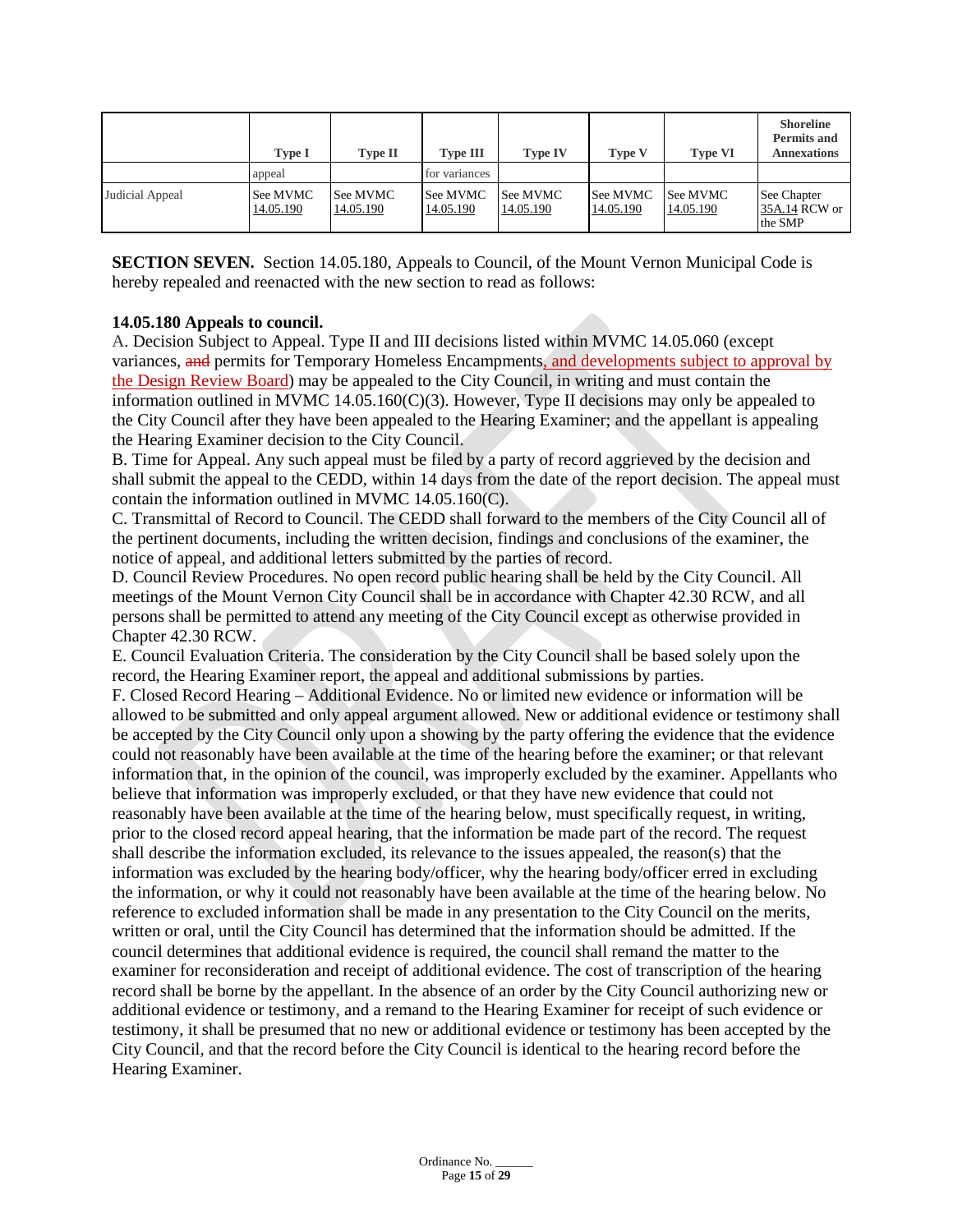G. Council Action. If, after examination of the project record for an appeal of a decision of the Hearing Examiner, the council determines that a substantial error in fact or law exists in the record the council may remand the application to examiner for reconsideration, modify the decision, or reverse the decision. H. Decision Documentation. The decision of the City Council shall be in writing and shall specify any modified or amended findings and conclusions other than those set forth in the report of the Hearing Examiner. Each material finding shall be supported by substantial evidence in the record. The burden of proof shall rest with the appellant.

I. Council Action Final. The action of the council approving, modifying or rejecting a decision or recommendation of the examiner shall be final and conclusive unless appealed within the time frames established under MVMC [14.05.190.](http://www.codepublishing.com/WA/MountVernon/#!/MountVernon14/MountVernon1405.html#14.05.190)

**SECTION EIGHT.** Exhibit A, referenced within Mount Vernon Municipal Code 14.15.010, Established, shall include a new fee as follows:

Design Review per MVMC 17.69 and 17.70 100% of Consultant Cost

Design Review required as part of the preliminary plat, short plat, or PUD Process: \$1,000.00 plus 100% of the Design Review consultant cost

Design Review required as part of the final plat, short plat, and/or PUD process: \$500.00 plus 100% of the Design Review consultant cost

Design Review completed as part of a building permit approval: \$250.00 plus 100% of the Design Review consultant cost

Design Review Waiver per MVMC 17.70.080: \$500.00 plus 100% of the design review consultant cost

**SECTION NINE.** A new Chapter shall be created to be named, Chapter 2.61 Design Review Board that shall read as follows:

# **DESIGN REVIEW BOARD**

Sections:

- 2.61.010 Creation of Design Review Board
- 2.61.020 Terms, qualifications and appointment of members
- 2.61.030 Purposes
- 2.61.040 Organization
- 2.61.050 Meeting and Hearing Requirements
- 2.61.060 Projects Subject to Design Review Board

### **2.61.010 Creation of Design Review Board**

A Design Review Board (also referred to as DRB) is hereby created. The Design Review Board shall consist of five (5) members. The Design Review Board shall interpret, review and implement design review as provided by the City's design standards adopted in Chapter 17.70 MVMC.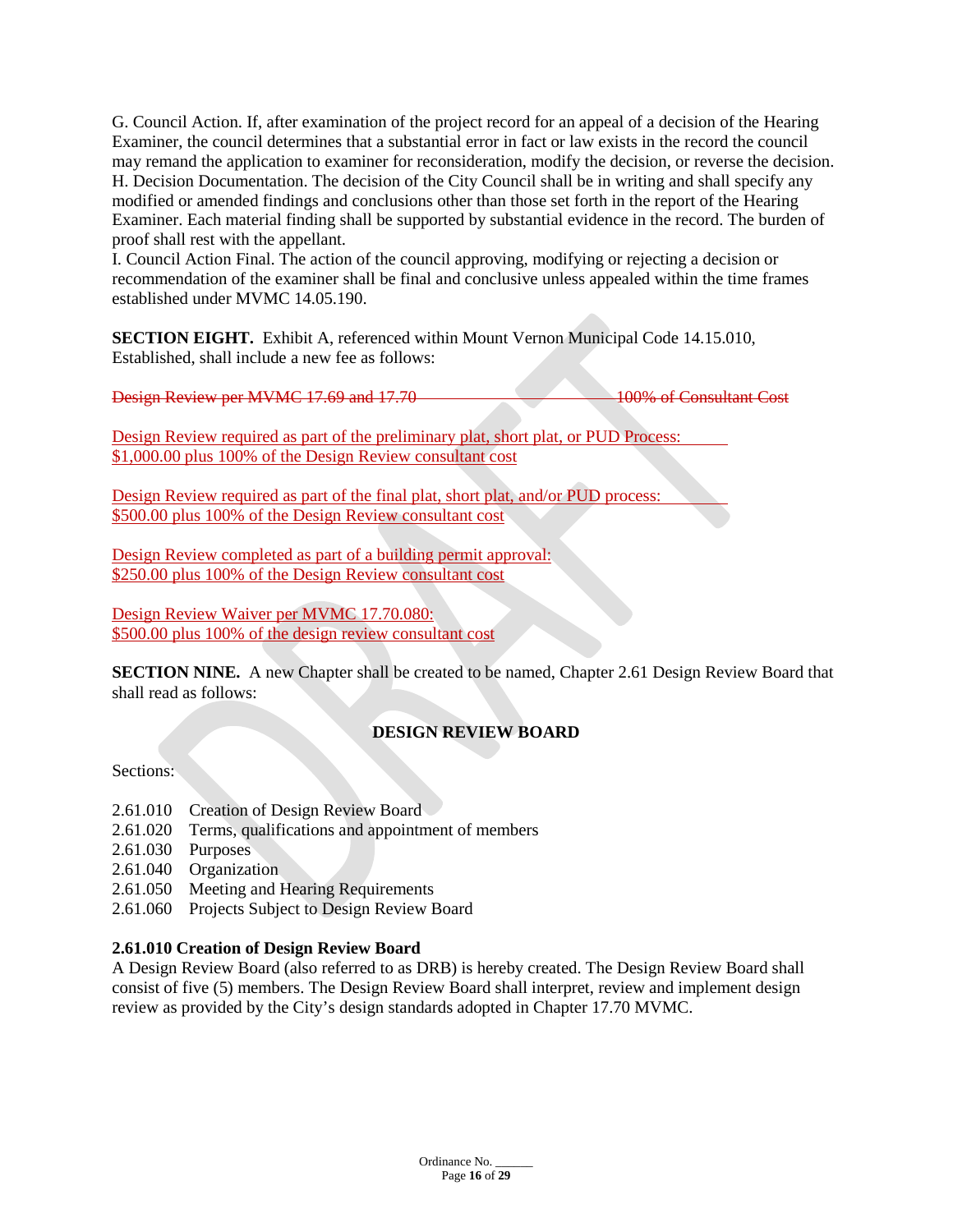### **2.61.020 Terms, qualifications and appointment of members**

A. Members of the Design Review Board shall serve terms of four years. The terms shall be staggered. Terms expire on January 1st but members of the Design Review Board shall continue to serve until their successors are appointed. The Mayor shall appoint a new DRB member to fill vacancies that might arise and such appointments shall be to the end of the vacating member's term.

1. To accomplish terms that are staggered the original appointment of the three members of the DRB not including the Development Services Director or the Design Review Consultant under contract with the City shall be as follows: one (1) for two (2) years, one (1) for three (3) years, and one (1) for four (4) years. Thereafter, appointments shall be four (4) year terms.

- B. Design Review Board members shall have qualifications, skills or demonstrated interest in architecture, City planning, urban design, development or building, and must be able to demonstrate the ability to read and interpret site plans, elevation drawings, landscape plans, architectural details and other design details and specifications as may be depicted on plans. There shall be one (1) member selected by the Mayor from each of the categories listed below:
	- 1. A licensed architect or professional building designer with demonstrated experience.
	- 2. A person owning a business located in the historic downtown and abutting areas defined in MVMC 17.70.020.
	- 3. A member representing the Downtown Association.
- B. The City's Development Services Director or his/her designee and a design review consultant under contract with the City shall be the fourth and fifth members of the board.
- C. Application for Design Review Board Appointment. Individuals wishing to serve, or to be reappointed to serve, on the Design Review Board shall submit a letter of interest to the Development Services Department. The letter of interest shall state which category of subsection B of this section the individual wishes to serve under, and shall cite their experience and credentials in that category. The Mayor shall consider which individual has the most direct experience in that category and give weight in his/her decision to experience over general interest.

#### **2.61.030 Purposes**

The purposes of the Design Review Board are:

- A. Outlined in MVMC 17.70.010.
- B. To implement the procedures related to the City's design review as described in Chapter 17.70 MVMC.
- C. To protect and enhance Mount Vernon's small town characteristics by assuring that decisions on design reflect the intent of the City's design standards.
- D. To make suggestions on design alternatives which meet the needs of the property or business owner and which are consistent with and meet the intent of the City's design standards.

#### **2.61.040 Organization**

The City's Design Review Board shall be organized as follows:

- A. Chair and Vice Chair. At the first meeting of each year, the members of the City Design Review Board (DRB) shall elect a chair and vice chair, who shall serve in such capacity for that year. The chair shall preside over the meetings of the DRB and exercise all the powers incident to the office. The vice chair shall serve in the capacity of chair only in the chair's absence.
- B. The City's Development Services Department shall provide administrative staff charged with keeping the record of all meetings and hearings of the DRB. In addition, the Department shall provide the Design Review Board with such assistance as is reasonably necessary to enable it to perform its functions and duties. Staff assistance shall include, but not be limited to, providing public notice of DRB hearings, the making of recommendations in staff reports to the DRB on specific projects, general planning and instruction.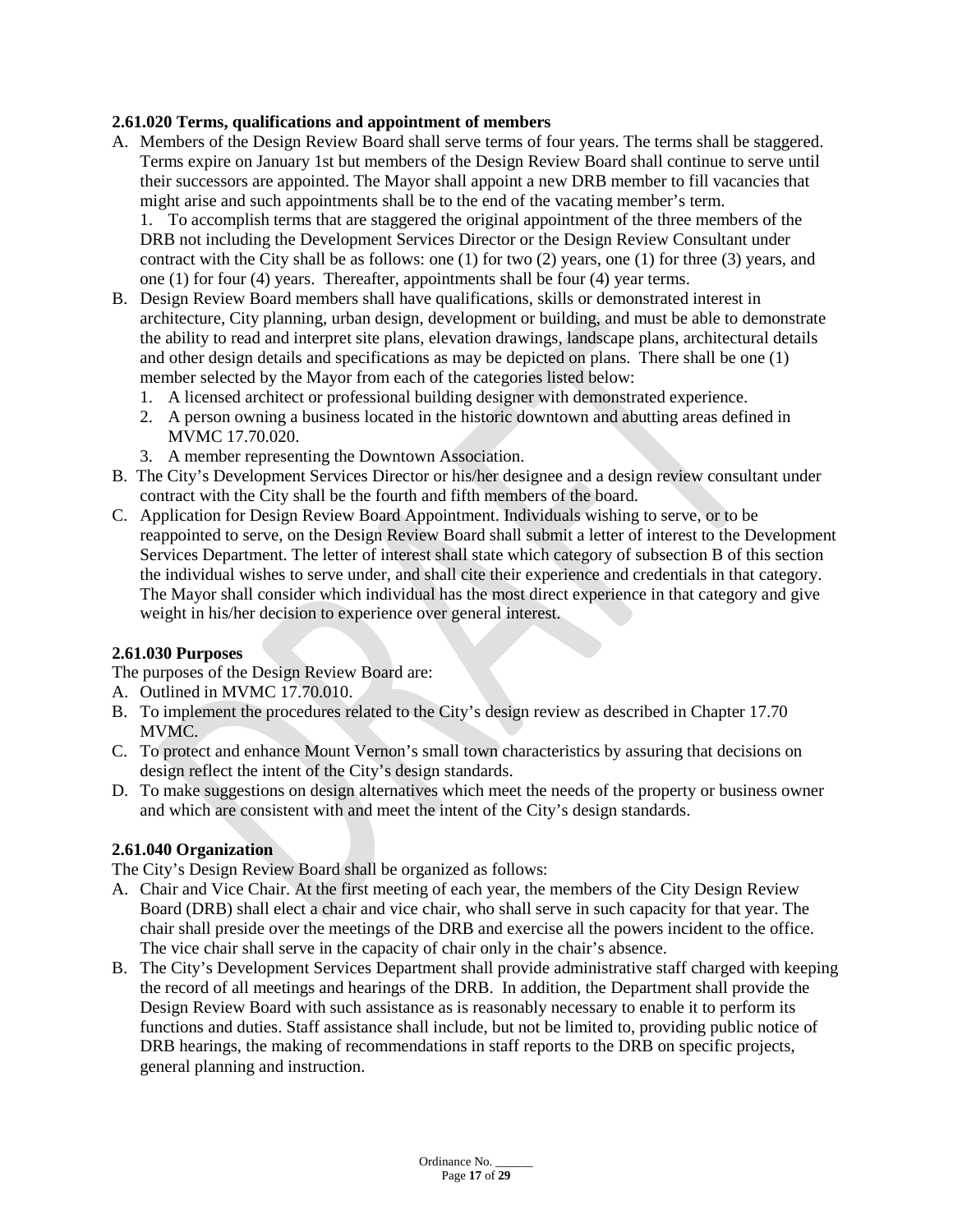### **2.61.050 Meeting and Hearing Requirements**

- A. Public notice consistent with Chapter 14.05 MVMC shall be provided in advance of all DRB meetings and hearings.
- B. Open Meetings. All meetings and hearings of the DRB shall be open and public in accordance with Chapter 42.30 RCW and all persons shall be permitted to attend any meeting except as otherwise provided in Chapter 42.30 RCW and this Chapter. The DRB shall keep minutes of its hearings and records of all official actions shall be made available to the public upon approval of the minutes by the DRB.
- C. A majority of the DRB shall constitute a quorum for the transaction of business. Any action taken by a majority of those present when those present constitute a quorum shall be deemed and taken as the action of the DRB.
- D. Voting. All actions of the DRB shall be represented by a vote of the five (5) person membership. A simple majority of the members present at the meeting in which action is taken shall approve any action taken. All five (5) members of the DRB are expected to vote.
- E. Conducting Hearings. When a public hearing is held and public comment is presented to the DRB the following rules shall apply:
	- 1. Each speaker is requested to limit their comments to three minutes of speaking time. If a speaker is representing an organization, that speaker shall be granted five minutes of speaking time.
	- 2. Members of the public attending the meeting may only speak if acknowledged by the Chairperson.
	- 3. If audience dialogue becomes disruptive, the Chairperson may recess the meeting or request that the meeting be adjourned.
- F. Procedures. The DRB shall establish its own procedures for the transaction of its business.

### **2.61.60 Projects Subject to Design Review Board**

By majority vote the DRB can create categories of improvements, with associated conditions of approval, to be administratively approved by the Development Services Department consistent with MVMC 17.70.050(B).

**SECTION TEN.** Section 17.15.070, Setbacks, of the Mount Vernon Municipal Code is hereby repealed and reenacted with the new section to read as follows:

### **17.15.070 Setbacks.**

Minimum setback requirements are as follows:

- A. Front yard: 25 feet on arterial streets and 20 feet on all other streets. Buildings on corner lots and through lots shall observe the minimum setback on both streets;
- B. Side yard: five feet. The total of the two side yards shall be a minimum of 15 feet;
- C. Rear yard: 20 feet. Where a rear yard abuts an alley, accessory buildings such as private garages and carports may be located no closer than eight feet to the rear property line.
- D. For structures subject to design review per Chapter 17.70 MVMC setbacks are found in 17.70.070(A).

**SECTION ELEVEN.** Section 17.15.080, Lot Coverage, of the Mount Vernon Municipal Code is hereby repealed and reenacted with the new section to read as follows:

#### **17.15.080 Maximum land coverage**.

Maximum land coverage by buildings shall be 35 percent; except structures subject to design review per Chapter 17.70 MVMC are allowed to have a maximum land coverage of 40 percent.

**SECTION TWELVE.** A new Section shall be added to Chapter 17.15, R-1 Single-Family Detached Residential District, to be named 17.15.120, Design Review with the new section to read as follows: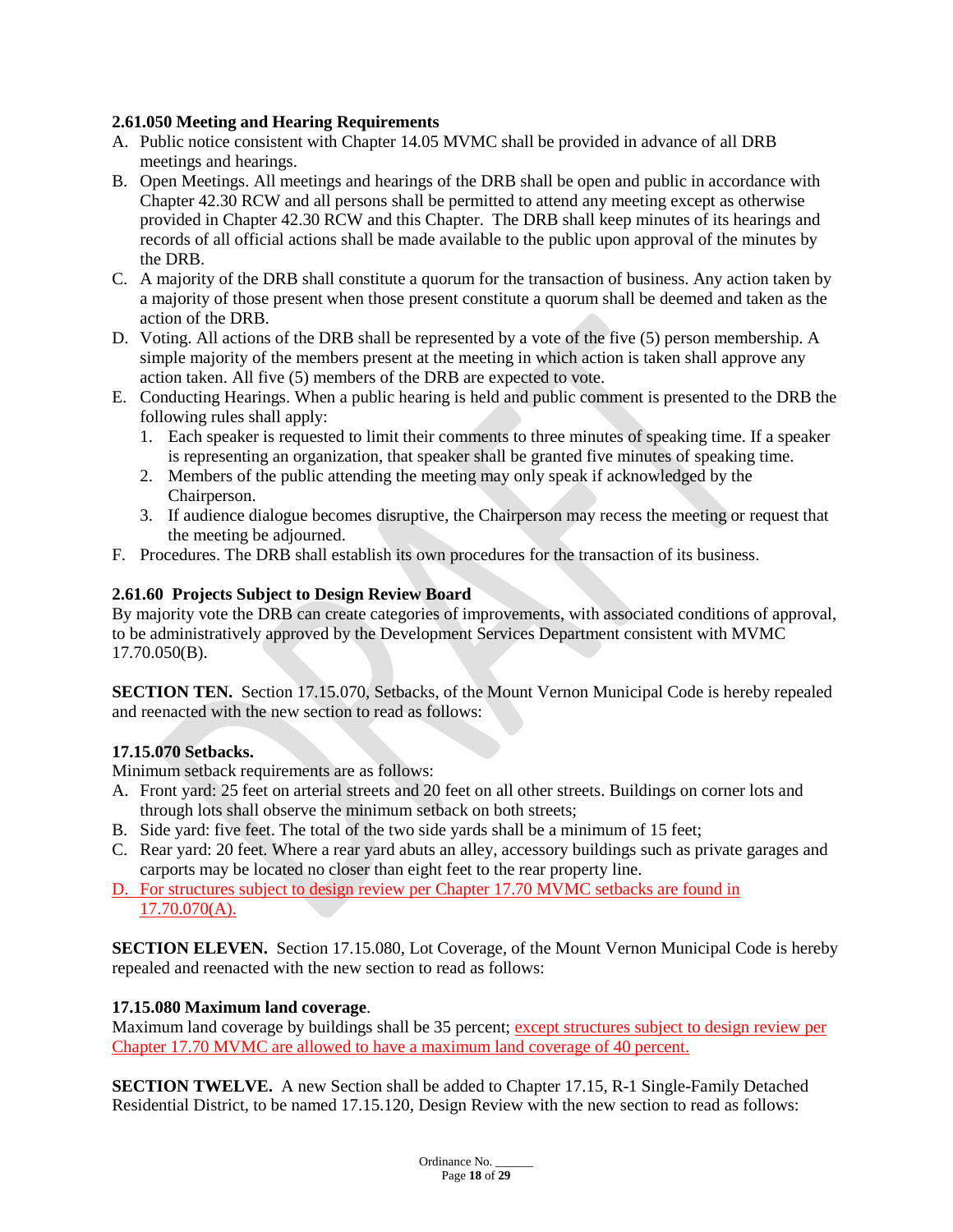### **17.15.120 Design Review**

Certain uses permitted through this Chapter are subject to the development regulations codified in MVMC Chapter 17.70 Design Review.

**SECTION THIRTEEN.** Section 17.18.060, Setbacks – Maximum land coverage – Building height, of the Mount Vernon Municipal Code is hereby repealed and reenacted with the new section to read as follows:

### **17.18.060 Setbacks – Maximum land coverage – Building height.**

A. Minimum setback requirements are as follows:

- 1. Front yard: 25 feet on arterial streets and 20 feet on all other streets. Buildings on corner lots and through lots shall observe the minimum setback on both streets;
- 2. Side yard: five feet. The total of the two side yards shall be a minimum of 15 feet;
- 3. Rear yard: 20 feet. Where a rear yard abuts an alley, accessory buildings such as private garages and carports may be located no closer than eight feet to the rear property line.
- 4. For structures subject to design review per Chapter 17.70 MVMC setbacks are found in 17.70.070(A).
- B. Maximum land coverage by buildings shall be 35 percent.
- C. Maximum building height shall be two stories, but not more than 35 feet, except that churches may exceed this height with special permission of the City Council.

**SECTION FOURTEEN.** A new Section shall be added to Chapter 17.18, Duplex and Townhouse Residential District, to be named 17.18.100, Design Review with the new section to read as follows:

#### **17.18.100 Design Review**

Certain uses permitted through this Chapter are subject to the development regulations codified in MVMC Chapter 17.70 Design Review.

**SECTION FIFTEENTEEN.** Section 17.24.020, Permitted uses, of the Mount Vernon Municipal Code is hereby repealed and reenacted with the new section to read as follows:

#### **17.24.020 Permitted uses.**

Permitted primary uses in the R-3 district include:

A. Two-family and townhouse dwelling units that can meet the minimum density requirements of this zone;

B. Multifamily residential developments of 75 dwelling units or less; provided, that no less than 50 percent of the sum of the building footprints shall be in open space, landscaping, and active play or activity areas. The definition of "density for multifamily zoned developments" found in Chapter 17.06 MVMC describes how the maximum density is calculated within this zone;

C. Municipal parks and playgrounds of less than one-half acre;

D. Professional offices, such as medical and dental, under 4,000 square feet in gross floor area, providing the siting criteria of MVMC 17.24.045(A) are met and mitigate the impacts on the neighborhood. (Ord. 3429 § 62, 2008).

**SECTION SIXTEEN.** Section 17.24.060, Setbacks, of the Mount Vernon Municipal Code is hereby repealed and reenacted with the new section to read as follows:

#### **17.24.060 Setbacks.**

Minimum setback requirements are as follows: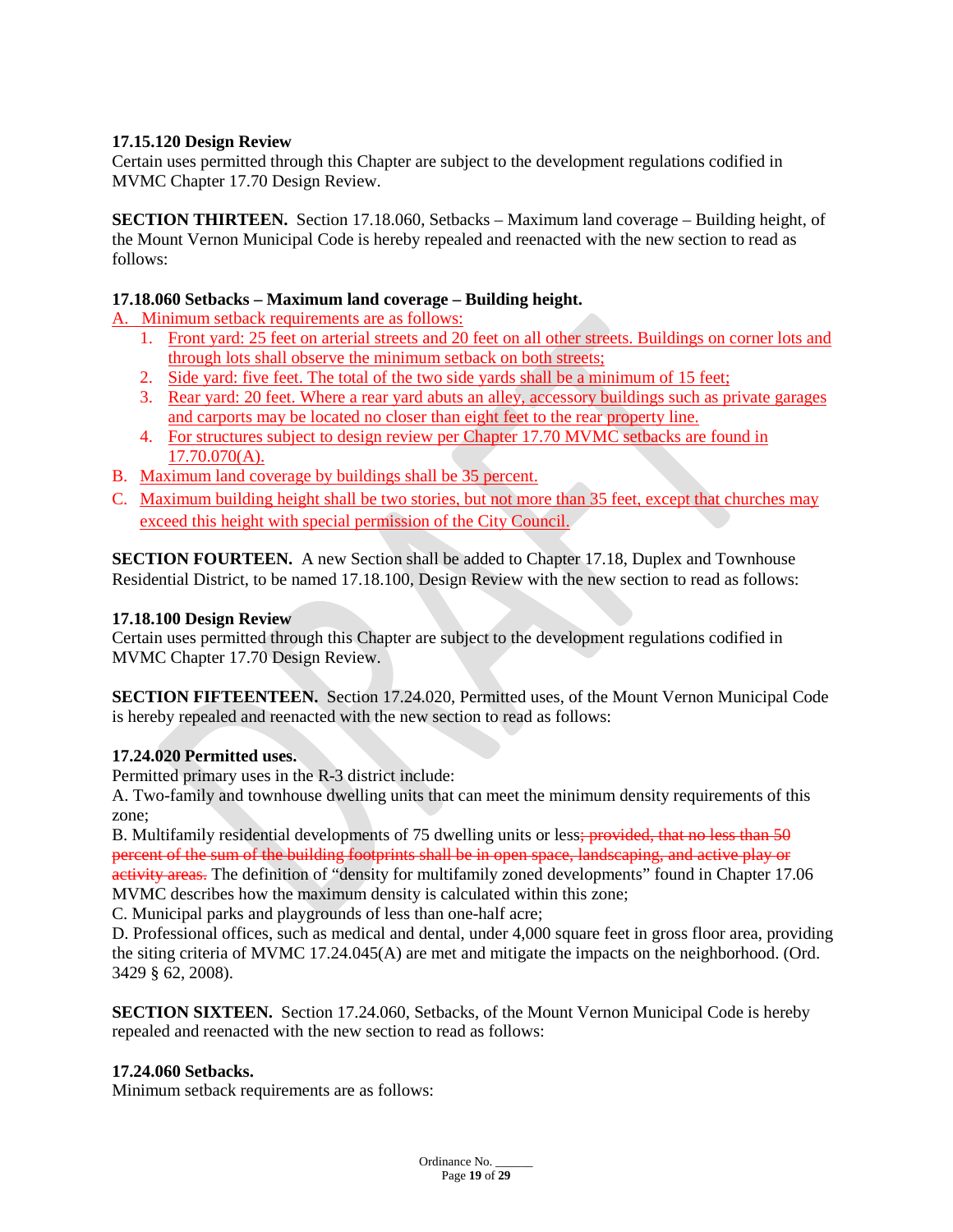A. Front yard: 25 feet on arterial streets and 20 feet on all other streets. Buildings on corner lots shall observe the minimum setback on both streets.

B. Side yard: 10 feet on each side. No portion of a second-story wall shall be closer than 15 feet to the side yard line. No portion of a third-story wall shall be closer than 20 feet to the side yard line. C. Rear yard: 20 feet.

D. Duplex or townhouses constructed in this zone shall meet the setbacks listed in MVMC 17.15.070. D. For structures subject to design review per Chapter 17.70 MVMC setbacks are found in 17.70.070(A).

**SECTION SEVENTEEN.** A new Section shall be added to Chapter 17.24, R-3 Multifamily Residential District, to be named 17.24.140, Design Review with the new section to read as follows:

### **17.24.140 Design Review**

Certain uses permitted through this Chapter are subject to the development regulations codified in MVMC Chapter 17.70 Design Review.

**SECTION EIGHTEEN.** Section 17.27.020, Permitted Uses, of the Mount Vernon Municipal Code is hereby repealed and reenacted with the new section to read as follows:

### **17.27.020 Permitted uses.**

Permitted primary uses in the R-4 district include the following:

A. Two-family and townhouse dwelling units that can meet the minimum density requirements of this zone;

B. Multifamily residential developments of 75 dwelling units or less; provided, that no less than 50 percent of the sum of the building footprints shall be in open space, landscaping, and active play or activity areas. The definition of "density for multifamily zoned developments" found in Chapter 17.06 MVMC describes how the maximum density is calculated within this zone;

C. Municipal parks and playgrounds of less than one-half acre;

D. Professional offices, such as medical and dental, under 4,000 square feet in gross floor area, providing the siting criteria of MVMC 17.27.040(D) are met and mitigate the impacts on the neighborhood. (Ord. 3429 § 68, 2008).

**SECTION NINETEEN.** Section 17.27.060, Setbacks, of the Mount Vernon Municipal Code is hereby repealed and reenacted with the new section to read as follows:

#### **17.27.060 Setbacks**.

Minimum setback requirements are as follows:

A. Front yard: 25 feet on arterial streets and 20 feet on all other streets. Buildings on corner lots shall observe the minimum setback on both streets.

B. Side yard: 10 feet on each side. No portion of a second-story wall shall be closer than 15 feet to the side yard line. No portion of a third-story wall shall be closer than 20 feet to the side yard line. C. Rear yard: 20 feet.

D. For structures subject to design review per Chapter 17.70 MVMC setbacks are found in 17.70.070(A).

Minimum setback requirements shall be the same as for the R-3 district, except that in areas served by alleys that provide rear fire access, the side yards may be eliminated upon approval by the fire marshal. Approval is contingent upon findings that windows in a residential building on the adjacent property not be closer than 15 feet to the wall that would be built on the side yard property line and further, that the wall itself would not contain any windows.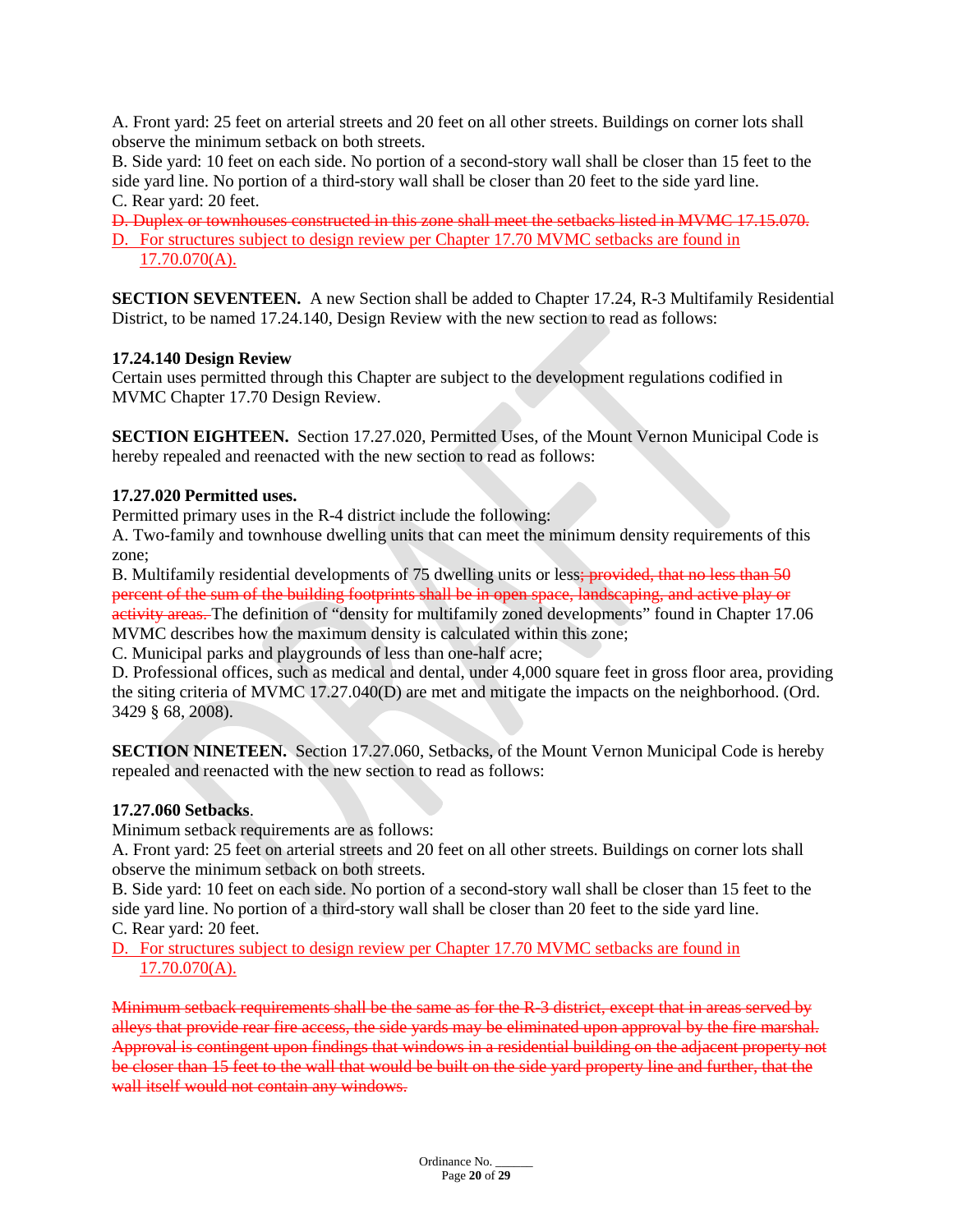**SECTION TWENTY.** A new Section shall be added to Chapter 17.27, R-4 Multifamily Residential District, to be named 17.27.140, Design Review with the new section to read as follows:

#### **17.27.140 Design Review**

Certain uses permitted through this Chapter are subject to the development regulations codified in MVMC Chapter 17.70 Design Review.

**SECTION TWENTY-ONE.** A new Section shall be added to Chapter 17.30, Public, to be named 17.30.150, Design Review with the new section to read as follows:

#### **17.30.150 Design Review**

Certain uses permitted through this Chapter are subject to the development regulations codified in MVMC Chapter 17.70 Design Review.

**SECTION TWENTY-TWO.** Section 17.45.070, Development Standards, of the Mount Vernon Municipal Code is hereby repealed and reenacted with the new section to read as follows:

#### **17.45.070 Development Standards.**

A. The following development standards apply to all C-1 zoned properties:

- 1. Minimum lot area and lot width: Unrestricted.
- 2. Minimum setbacks: Aapplicable Building and Fire codes and 17.70 MVMC. **Unrestricted**
- 3. Density requirements: Unrestricted.<br>4. Design Standards: Requirements
	- Requirements found in Chapter 17.70 MVMC.
- 5. Parking requirements: Requirements found in Chapter 17.84 and 17.70 MVMC.
- 6. Signage requirements: Requirements found in Chapter 17.87 and 17.70 MVMC.<br>7. Landscaping requirements: Requirements found in Chapter 17.93 and 17.70 MVMC.
	- Requirements found in Chapter 17.93 and 17.70 MVMC.

**SECTION TWENTY-THREE.** A new Section shall be added to Chapter 17.48, General Commercial District, to be named 17.48.120, Design Review with the new section to read as follows:

#### **17.48.120 Design Review**

Certain uses permitted through this Chapter are subject to the development regulations codified in MVMC Chapter 17.70 Design Review.

**SECTION TWENTY-FOUR.** A new Section shall be added to Chapter 17.57, Light Manufacturing and Commercial District, to be named 17.57.110, Design Review with the new section to read as follows:

#### **17.57.110 Design Review**

Certain uses permitted through this Chapter are subject to the development regulations codified in MVMC Chapter 17.70 Design Review.

**SECTION TWENTY-FIVE.** A new Section shall be added to Chapter 17.60, Industrial District, to be named 17.60.110, Design Review with the new section to read as follows:

#### **17.60.110 Design Review**

Certain uses permitted through this Chapter are subject to the development regulations codified in MVMC Chapter 17.70 Design Review.

**SECTION TWENTY-SIX.** Section 17.87.020, Definitions, of the Mount Vernon Municipal Code is hereby repealed and reenacted with the new section to read as follows: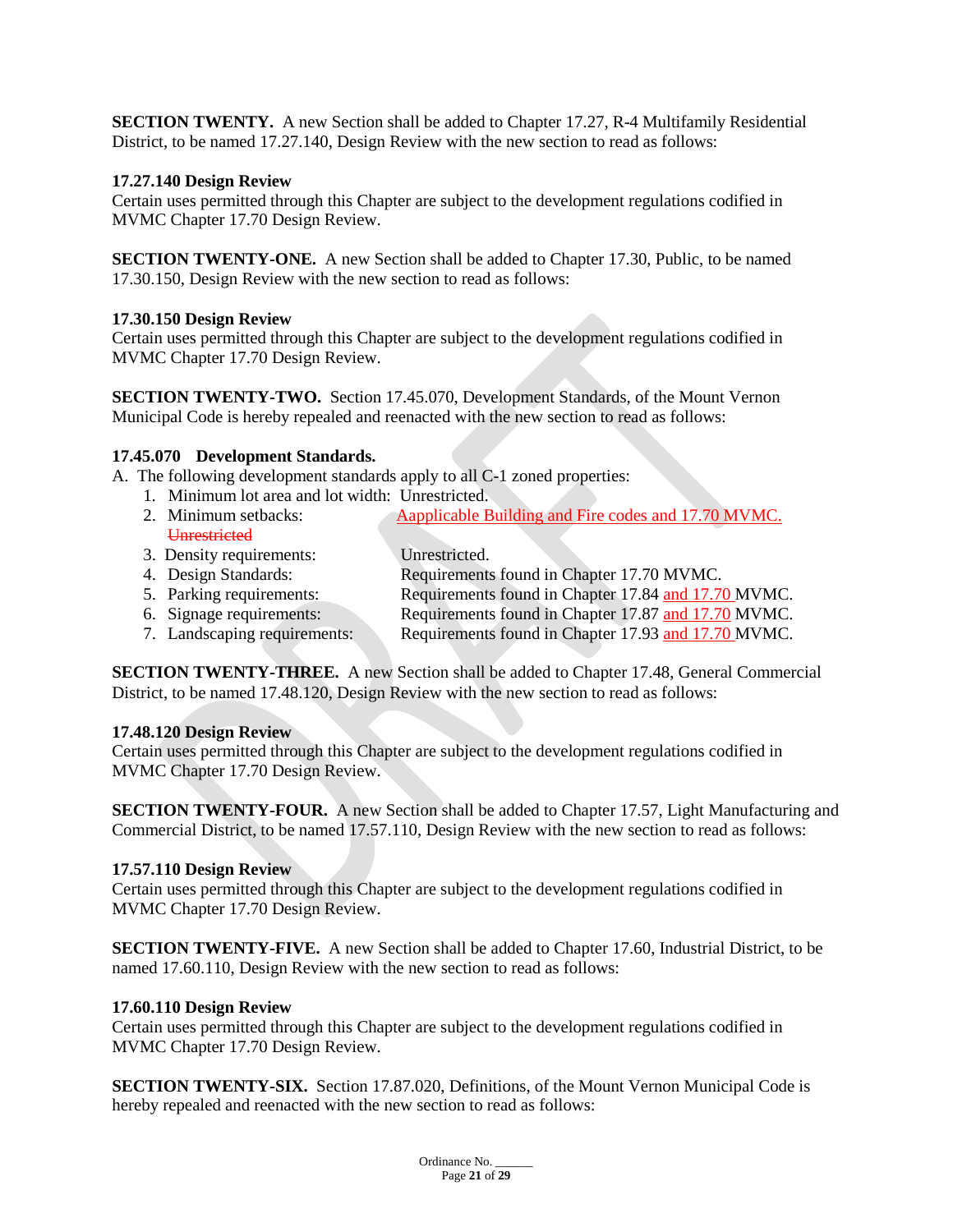### **17.87.020 Definitions.**

- A. "Changing message center" or "electronic message center" means an electronically or electrically controlled public service time, temperature and date sign, message center or reader board where different copy changes of a public service or commercial nature are shown on the same lamp bank.
- B. "Building Frontage" means the measurement in linear feet of the portion of a building that is parallel with an existing dedicated right-of-way or roadway easement. A building may be parallel to more than one dedicated right-of-way or roadway easement; and when this is the case, the sign applicant may choose which side of a building the measurements for sign area are to be based upon. This sign allowance is calculated per one single building frontage.
- C. "Directional sign" means a sign permanently erected or permitted by the City or the state to denote the name of any thoroughfare, the route to any City, town, village, educational institution, public building, business, historic place, shrine or hospital; to direct and regulate traffic; or to denote any railroad crossing, bridge, ferry or other transportation or transmission company for the direction or safety of the public. "Directional sign" also means a sign, notice or symbol about the time and place of regular civic meetings and religious activities and services. "Directional sign" also means a sign which has only information (informational-directional sign) on exit and entrance or parking and contains no form of advertising copy or the name of any advertiser. "Directional sign" also means a sign that identifies a neighborhood, business district and/or community. Such signs may be located in the public right-of-way or on private property that is within the area identified by the signage.
- D. "Freestanding sign" means a sign attached to the ground and supported by uprights or braces placed on or in the ground (also called "ground" or "pole" sign).
- E. "Ground sign" means a type of freestanding sign which is erected on the ground, and which contains no free air space between the ground and the top of the sign.
- F. "Incidental sign" means a small sign eight square feet or less in area which pertains to goods, products, services or facilities which are available on the premises where the sign occurs, and intended primarily for the convenience of the public.
- G. "Mansard roof sign" means a sign which is structurally incorporated into a sloped roof or roof-like facade architecturally capable of being treated as a building wall.
- H. "Marquee" means a permanent structure attached to and projecting from a building and providing protection from the weather elements, but does not include a projecting roof.
- I. "Marquee sign" means any sign which forms part of or is integrated into a marquee or canopy and which does not extend horizontally beyond the limits of such marquee or canopy.
- J. "Multiple building complex" means a group of structures housing at least one retail business, office, commercial venture or independent or separate part of a business which shares the same lot, access and/or parking facilities.
- K. "Multiple tenant building" means a single structure housing more than one retail business, office or commercial venture.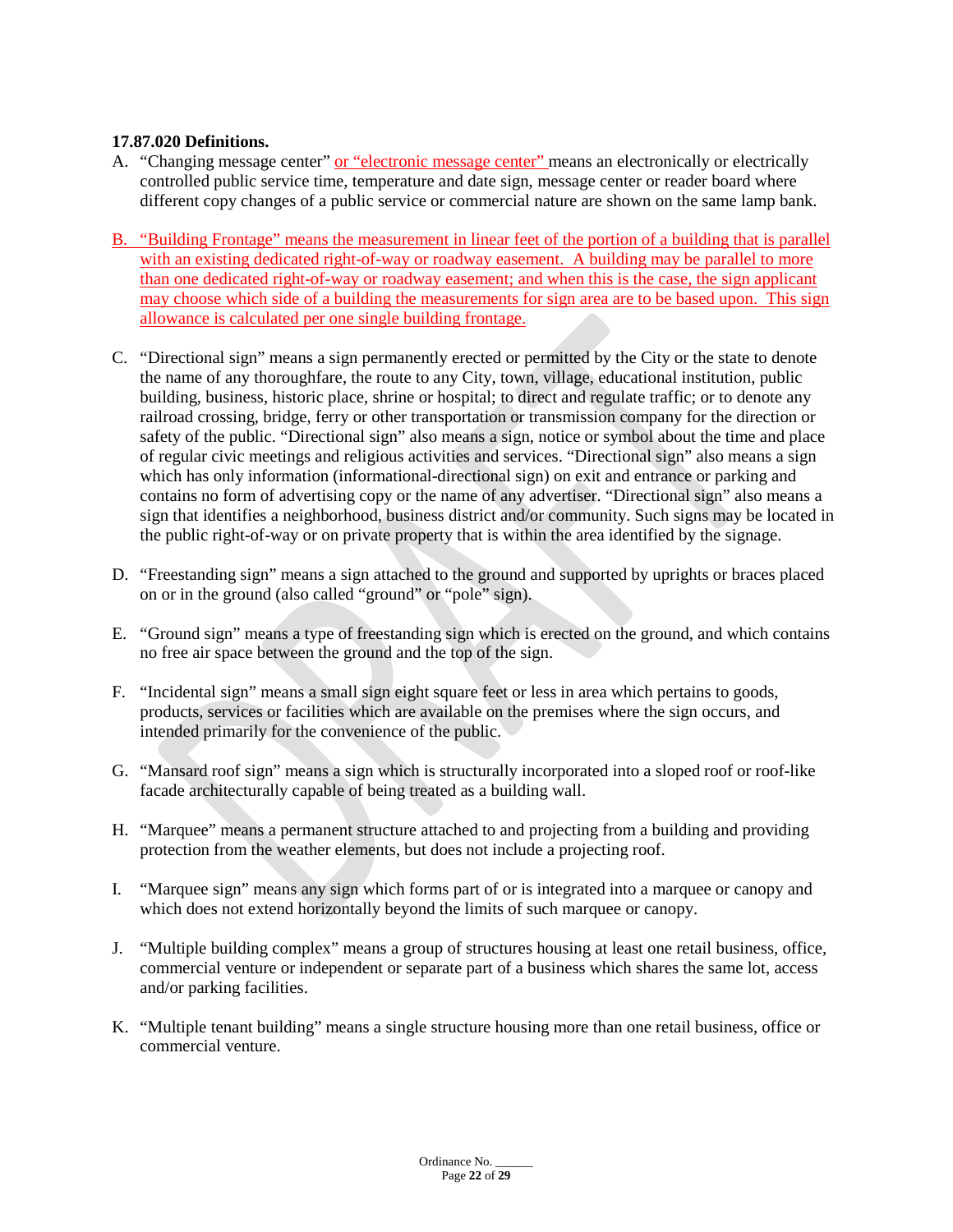- L. "On-premises sign" means a sign which displays only advertising copy strictly incidental to the lawful use of the premises on which it is located and shall, depending upon the district in which it is located, contain any or all of the following:
	- 1. The name of the owner, occupant, management or firm occupying the premises;
	- 2. The address of the use;
	- 3. The kind or name of business and/or the brand name of the principal commodities sold or produced on the premises;
	- 4. Other information relative to a service or activity involved in the conduct of the business (also includes owner identification or business sign).
- M. "Off-premises sign" means any sign, which cannot be classified as an on-premises sign as described above, but is not a billboard.
- N. "Pedestal sign" means a sign that is no higher than five feet above ground elevation and which is attached to the ground by means of a solid base or at least two legs.
- O. "Portable sign" means any sign of any material, including paper, cardboard, wood or metal, which is capable of being moved easily and is not permanently affixed to the ground, structure or building.
- P. "Street Frontage". If the business establishment fronts upon more than one street, the sign applicant may choose which street frontage the measurements for sign area are to be based upon. Sign allowance is calculated per street frontage.
- Q. "Projecting sign" means a sign, other than a flat wall sign, which is attached to and projects from a structure or building face. A marquee sign shall not be considered a projecting sign.
- R. "Real estate sign" means a temporary sign erected by the owner or his agent advertising the real estate upon which the sign is located for rent, for lease or for sale, or directing to said property.
- S. "Roof sign" means a sign erected upon or above a roof or parapet of a building or structure. Mansard roof signs shall not be included.
- T. "Sign" means any commercial communication device, structure or fixture, visible from a public rightof-way and using graphics, pictures, symbols or written copy, that is intended to aid an establishment or business in promoting the sale of a product, goods or services. For the purpose of this title, a sign shall not be considered to be building or structural design, national flags or flags of political subdivisions, symbolic flags or insignia of an institution, point of purchase product dispensers, holiday decorations, gravestones, historical site plaques, holiday displays, works of art, murals, and supergraphics as defined within this Chapter, that contain no sign copy.
- U. "Sign Copy" means words, letters, characters, illustrations, logos, graphics, symbols, writing or any combination thereof designated to communicate or attract attention to any activity, service, place, subject, person, firm, corporation, public performance, merchandise or provide direction or identification for a premises, business, or facility.
- V. "Measurement of Total Sign Area". The following method shall be utilized in calculating the square footage measurement of any freestanding, wall or projecting sign display:
	- 1. The square footage of any freestanding, wall or projecting sign shall be calculated by measuring inside the cabinet retainer area reserved for advertising copy or graphics only, including reader board spaces, by applying a set of straight lines around the visible opening of said sign cabinet.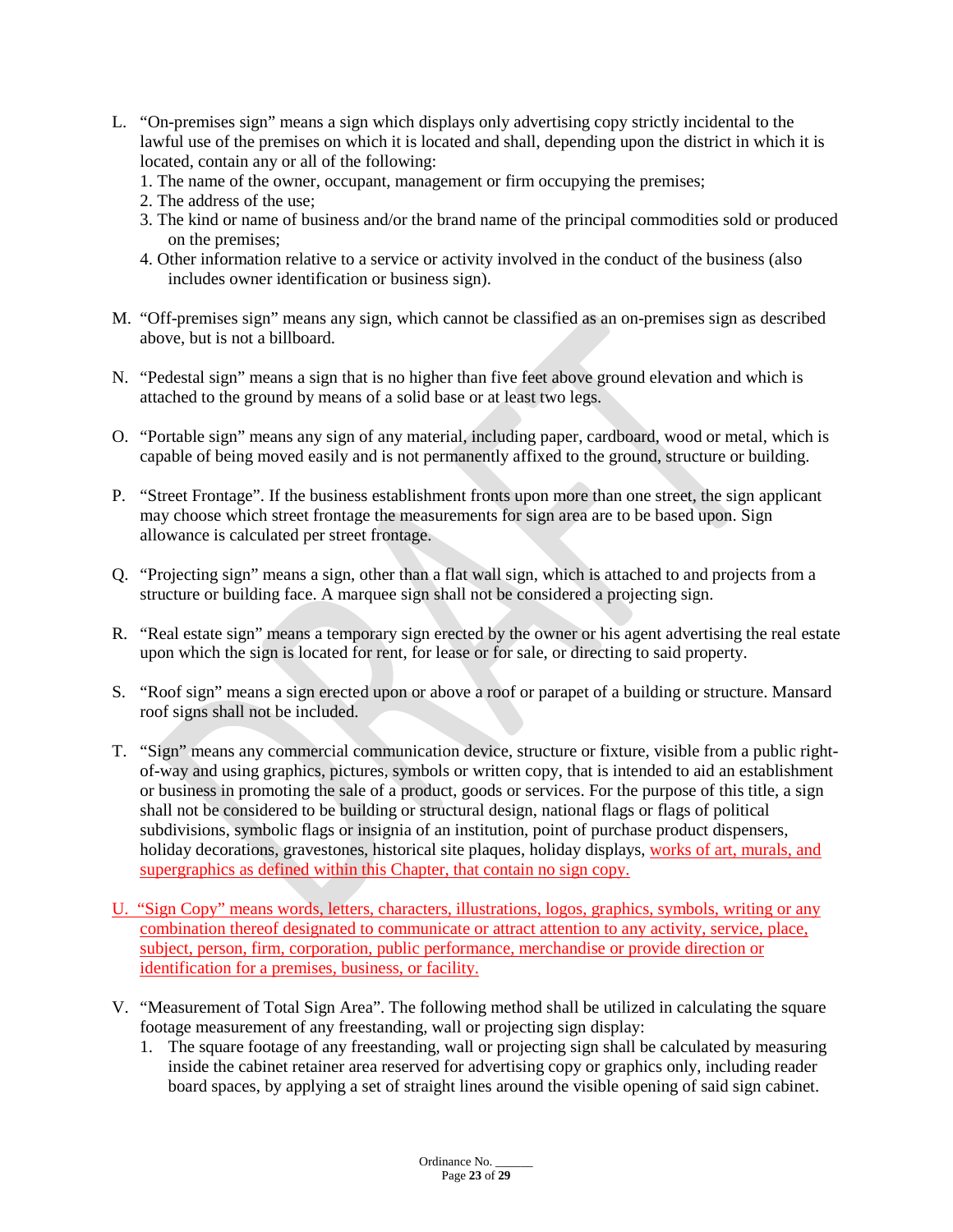- 2. The square footage of any sign display made up of individual dimensional letters (illuminated or nonilluminated), words, graphic symbols or logos shall be measured around each individual letter or symbol by a straight line method and calculated by adding the sum of these individual letters/symbols together. To exclude architectural details or mounting features.
- 3. Double-faced or multifaced signs shall be calculated as the maximum visible opening of one side only.
- 4. For purposes of calculating the allowed sign area, the total allowance of wall, projecting and freestanding can be applied anywhere on the property or building.
- 5. Signs painted or applied directly against the surface of a building shall have square footage calculated by the smallest polygon measurement enclosing the letters and/or symbols of the sign area.
- W. "Sign, Area of Ground". The area of all ground signs shall be measured by determining the sum of the area of each square, rectangle, triangle, portion of a circle, or any combination thereof, which creates the smallest single continuous perimeter enclosing the extreme limits of the sign face, and that portion of the sign structure which exceeds one and one-half times the area of the sign face.
- X. "Sign height" means the vertical distance measured from the finished grade (as defined in MVMC 17.06) to the highest point of a sign or, in the case of freestanding signs, to any vertical projection thereof including supporting columns.
- Y. "Supergraphics" means an artistic design theme which exceeds the size limits of this title by continuing the design beyond the actual boundaries of the sign message. That portion of the sign which contains letters and symbols must conform with the size limitations herein.
- Z. "Wall sign" means a sign attached or erected parallel to and extending not more than 18 inches from the facade or face of any building to which it is attached and supported throughout its entire length, with the exposed face of the sign parallel to the plane of said wall or facade. For the purpose of this title, signs incorporated into or attached to a mansard roof, signs on windows, and signs on awnings, or canopies shall all be considered wall signs.

**SECTION TWENTY-SEVEN.** A new section to be named 17.87.025, Applicability & Permit Required, will be added to Chapter 17.87 of the Mount Vernon Municipal Code with the new section to read as follows:

# **17.87.025 Applicability & Permit Required.**

- Applicability. Signs may be erected, placed, established, painted, created or maintained only in conformance with the standards, procedures, exemptions and other requirements of this Chapter and other applicable City regulations. In the event of conflict between the regulations of this Chapter and those of other local, state or federal regulations, the more restrictive regulation shall govern to the extent allowed by law. This Chapter is not intended to regulate or dictate, in any manner, the content of speech or expression, or the viewpoint of the speaker.
- B. **Permit Required.** A sign permit is required for all signs unless specifically exempted elsewhere within this Chapter. All sign permits shall contain the submittal materials outlined within MVMC Chapter 14.05.

**SECTION TWENTY-EIGHT.** Section 17.87.070, Central business district (C-1), of the Mount Vernon Municipal Code is hereby repealed and reenacted with the new section to read as follows: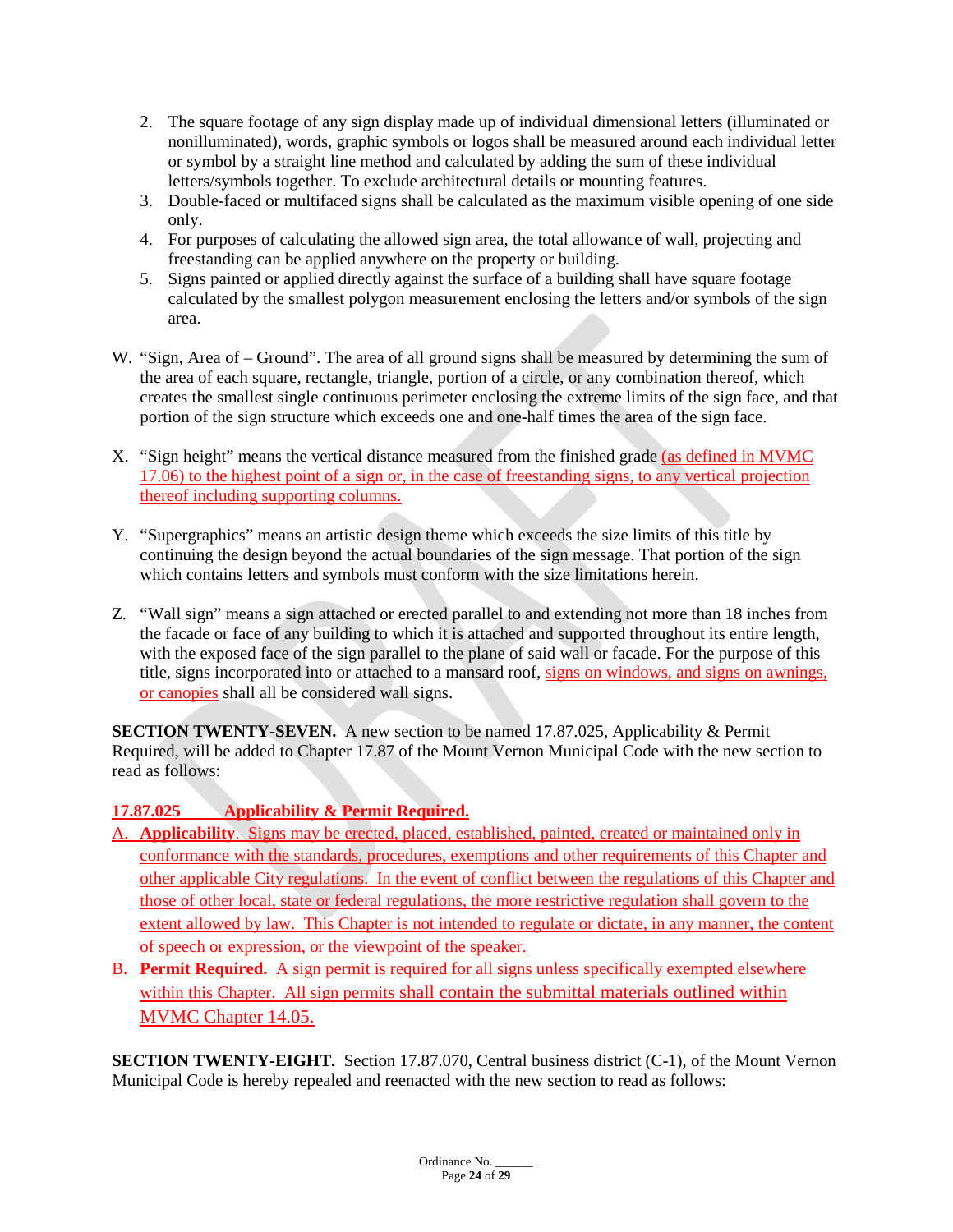# **17.87.070 Central business district (C-1).**

Subject to the provisions of MVMC [17.87.170,](https://www.codepublishing.com/WA/MountVernon/#!/MountVernon17/MountVernon1787.html#17.87.170) the following shall apply in all areas zoned C-1:

- A. Off-premises signs are prohibited.
- B. On-premises signs shall include wall signs, marquee signs and projecting signs only. A mansard roof sign shall be considered a wall sign in this district. Projecting signs shall be limited to one per street frontage and shall not exceed an area of 25 square feet per sign face. An exception to the allowable sign area may be approved if the proposed signage replicates the original sign design and size on a historically designated building.
- C. Wall signs and marquee signs shall not exceed a total sign area of two square feet per lineal foot of business frontage; except that if a business has only a wall sign, the sign area allowed shall be at least 60 square feet regardless of frontage.
- D. Wall signs and projecting signs shall be constructed of noncombustible materials, or wood of oneinch nominal thickness.
- E. One freestanding sign per business or complex may be permitted in the C-1b zone, and by an administrative conditional use permit in the C-1a zone if such sign will not be significantly detrimental to the purpose of encouraging pedestrian orientation in the subdistrict. The total allowable sign area shall not exceed two square feet of lineal building frontage, not to exceed 40 square feet and not to exceed six feet in height.
- F. Public Directory/directional signs located in the public right-of-way, established by the City, not exceeding 20 square feet in area and eight feet in height.
- G. When proposed signage replicates the original design and size of signage located on buildings that are listed on the National Register of Historic Places or the Washington Heritage Register this signage shall be exempt from the sign type, number, size and height of signage otherwise permitted.
- H. Existing historic signage painted on buildings that are listed on the National Register of Historic Places or the Washington Heritage Register shall not be counted as existing signage for a business wishing to install new signs to advertise their business.

**SECTION TWENTY-NINE.** Section 17.87.140, Miscellaneous restrictions and requirements, of the Mount Vernon Municipal Code is hereby repealed and reenacted with the new section to read as follows:

### **17.87.140 Miscellaneous restrictions and requirements.**

- A. Temporary signs for political candidates, issues or events shall be posted on private property only and removed within 10 days after the event or election is over.
- B. All temporary signs for any temporary events, including home or apartment sales or rentals, shall be removed within 10 days of the conclusion of the event.
- C. No projecting signs shall extend more than five feet over the public right-of-way and shall not extend closer than two feet from the face of the curb. All projecting signs shall have a minimum of eight feet clearance from grade to the lowermost portion of the sign.
- D. Signs shall not be included in the setback requirements for other uses.
- E. No sign shall be constructed in any district which constitutes a traffic hazard or detriment to traffic safety by reason of its size, location, movement content, coloring or method of illumination or by obstructing the vision of drivers, or by obstructing or detracting from the visibility of any official traffic control device by diverting or tending to divert the attention of drivers of moving vehicles from traffic movement on streets, roads, intersections or access facilities. No sign shall be erected that may obstruct the vision of pedestrians. Flashing or revolving red, green, blue or amber lights shall be prohibited on any sign. No sign shall use the words "Stop," "Look," "Drive-in," "Danger," or any other words, phrase, symbol or character in such a manner as to interfere with, mislead or confuse traffic.
- F. Noncommercial signs intended for the convenience of the public, which contain such information as "entrance," "exit," "restrooms," "telephone," "cocktails," "restaurant," etc., shall not be included in total sign area or number of signs allowed.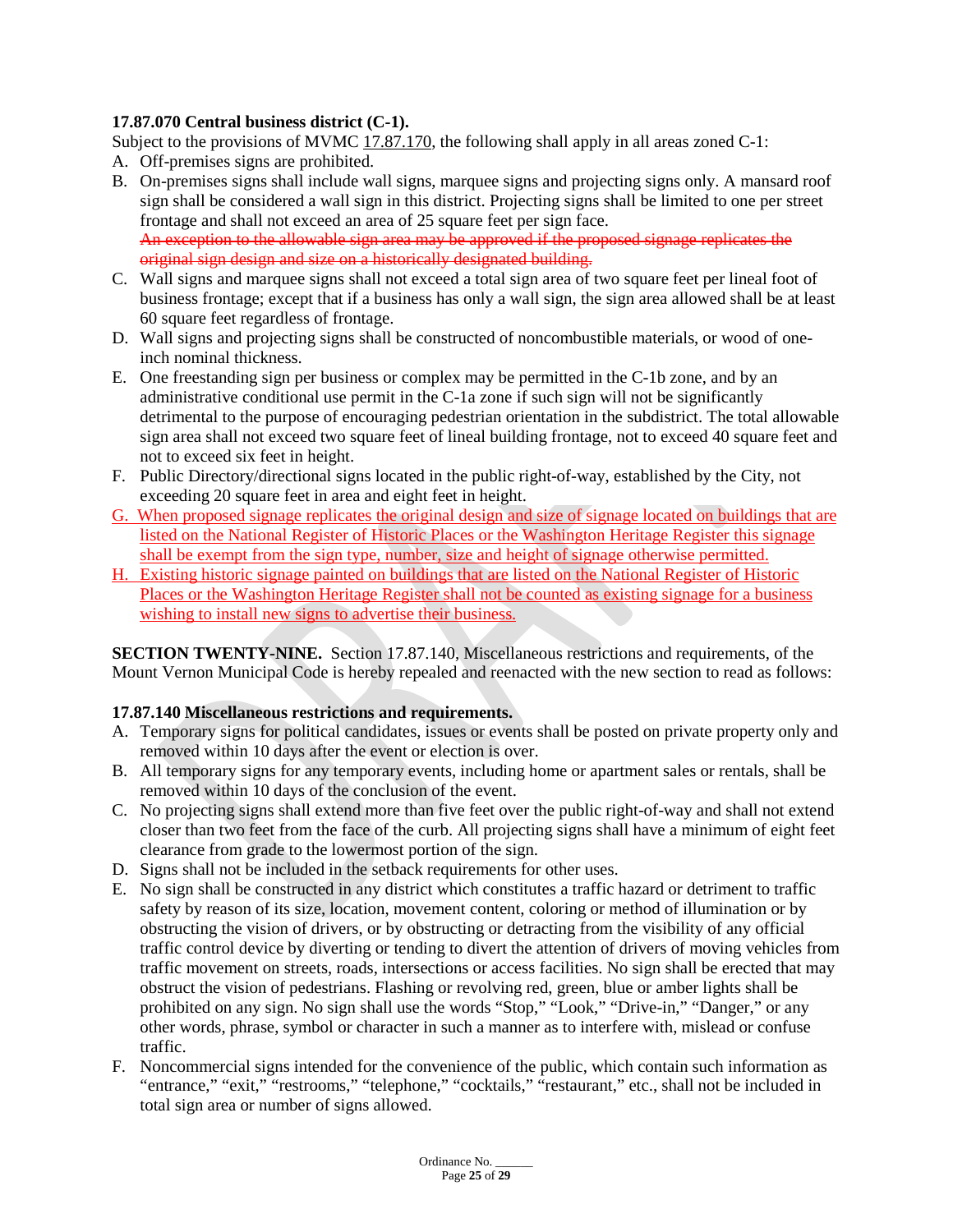- G. No sign other than official public signs shall be located in the public right-of-way, except that temporary real estate directional signs for open house purposes may be displayed during the time that the property is actually open for public inspection.
- H. Any sign which was legally erected prior to the enactment of the ordinance codified in this title shall be permitted to remain as a nonconforming use so long as it is maintained in good repair. A permit must be obtained for each sign which requires structural alteration, replacement or relocation, and such sign must be brought into conformance with these provisions.
- I. Any on-premises sign which pertains to a product or service no longer offered on the premises where the sign is located shall be removed including posts, brackets, and other supporting structures within 60 days from the date that the product or service is no longer offered.
- J. Revolving signs may not exceed five R.P.M. and shall be permitted only when the message on each sign face is different.
- K. Special events such as festivals, carnivals, or grand openings or annual sales of retail establishments may be allowed to place temporary signs approved by the City for up to 14 days on a semiannual basis without a permit.
- L. On-site traffic directional signs are permitted, provided they do not exceed four square feet per face or three feet in height and do not carry any commercial message or identification.
- M. Temporary signs containing the message that the commercial or industrial real estate on which the sign is located (including buildings) is for sale, lease, or rent, together with information identifying the owner or agent. Such signs may not exceed 32 square feet in area, or eight feet in height, and shall be removed immediately after sale, lease, or rental. For lots of less than five acres, a single sign on each street frontage may be erected. For lots of five acres or more in area and having a street frontage in excess of 400 feet, a second sign not exceeding 32 square feet in area may be erected.
- N. Temporary Construction Site Identification Signs. Such signs may identify the project, the owner or developer, architect, engineer, contractor and subcontractors, funding sources, and may contain related information including but not limited to sale or leasing information. Not more than one such sign may be erected per site, per street frontage, and it may not exceed 32 square feet in area.
- O. Other temporary signs not listed above or in this Chapter shall be regarded and treated in all respects as permanent signs. Temporary signs shall not be included in calculating the total amount of permitted sign area.
- P. No more than 25 percent of the total sign allowance permitted under this Chapter may be placed or transferred to a building wall that has no street frontage/sign allowance.
- Q. One nameplate per public entrance, per business, of no more than two square feet per face, which is suspended under a canopy and maintains a minimum clearance of seven feet in height above a public right-of-way, is exempt from the requirements of this Chapter.
- R. MVMC 17.70 and its associated Design Standards Handbook contains sign requirements for areas in the Historic Downtown and Surrounding Areas that are required to be complied with.
- S. Permits for changing message center signs require the sign owner to execute a Sign Agreement to ensure their sign is, and remains, compliant with this Chapter of the MVMC.

**SECTION THIRTY.** Section 17.87.120, Permits - Fees, of the Mount Vernon Municipal Code is hereby repealed and reenacted with the new section to read as follows:

### **17.87.120 Permits – Fees.**

A. All signs, excepting only those two square feet in area or less, shall require a permit from the building official, shall contain the name and address of the person or firm installing the sign and the date of installation. The sign company, owner, or owner's representative of the property shall provide an inventory of all signage erected, installed or affixed to the site. All signage shall comply with the requirements of the Mount Vernon sign code. Any sign for which the City of Mount Vernon Development Services building Department has not issued a permit shall be removed or a permit shall be obtained by the owner and shall be made to conform to the current City of Mount Vernon sign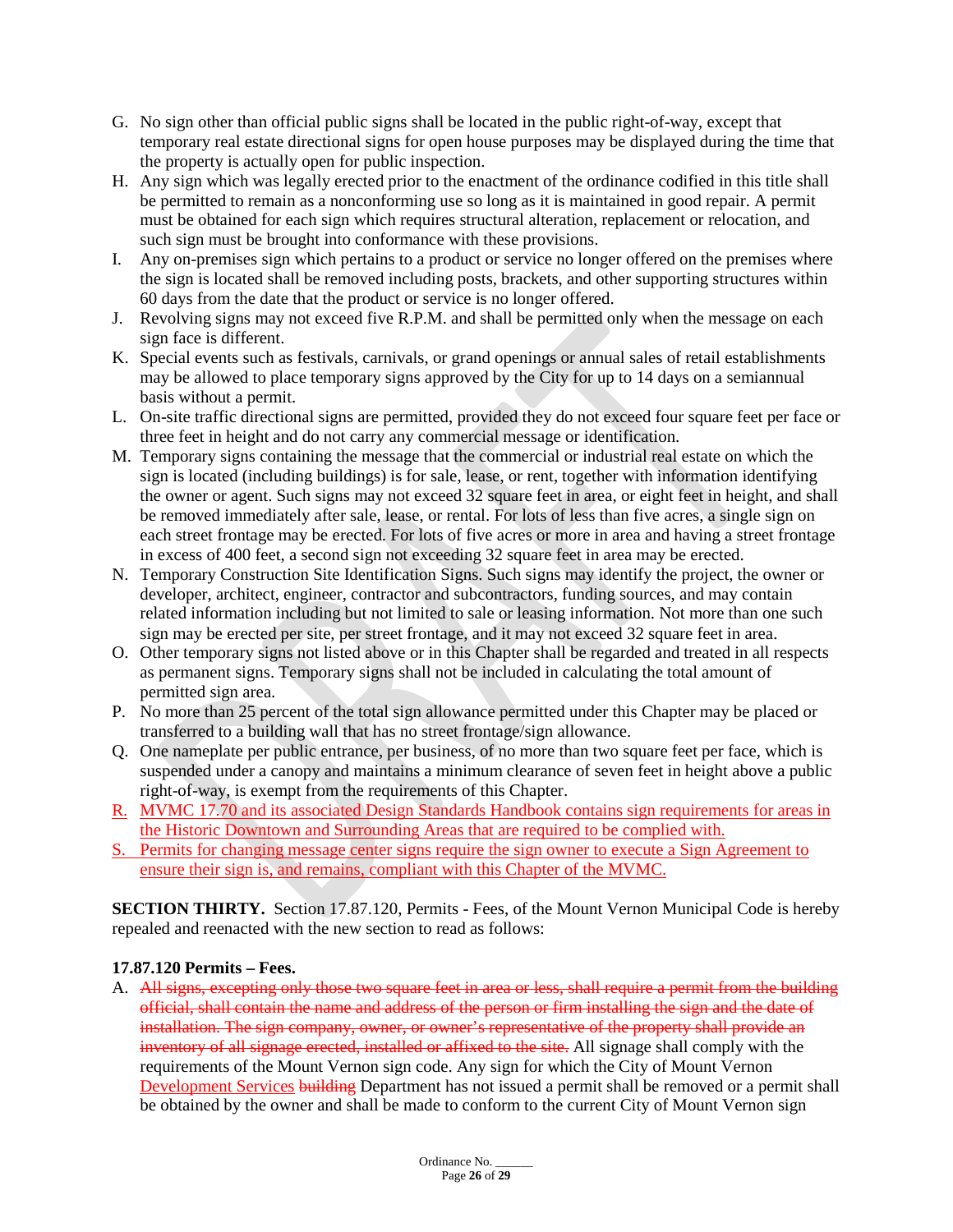code. unless otherwise waived or approved by the Director of development services. It is unlawful for any person to erect, construct, enlarge or relocate any such sign in the City, or cause the same to be done, without first obtaining a permit for each such sign from the building official. Normal maintenance on any sign shall not require a permit.

- B. A sign permit fee or building permit fee for each sign erected, installed, affixed, altered, relocated or created shall be as set forth in MVMC 15.04.180 as it is currently written or as it may be amended in the future. Table 1-A of the 1994 Edition of the Uniform Building Code. The plan review fee for a sign shall be 65 percent of the sign permit fee. The value of the sign and cost of installation shall be provided by the sign company installing the sign or owner of the property on which the sign is to be erected. If a sign company has not been hired to install the signage, the value of the installation shall be based on phone estimates from two local sign companies.
- C. Any person or firm installing a sign must first obtain a business license in the City of Mount Vernon.

**SECTION THIRTY-ONE.** Section 17.87.150, Signs specifically prohibited, of the Mount Vernon Municipal Code is hereby repealed and reenacted with the new section to read as follows:

### **17.87.150 Signs specifically prohibited.**

Prohibited signs are as follows:

- A. Off-premises portable signs, except real estate signs, and except as otherwise provided for in this Chapter.
- B. Roof signs.
- C. All trailer signs and other signs in excess of three square feet placed on a motor vehicle are prohibited. This shall not prohibit signs that are painted or magnetically attached to a currently licensed vehicle for purposes of identifying the business to which the vehicle is related.
- D. Signs that have flashing lights, search lights, flares, twirlers, propellers, pennants, banners, inflatable objects, and streamers are all prohibited.
- F. Any sign that rotates, turns or moves by electrical or mechanical means, flutters, or appears to move except as specifically allowed elsewhere within this code.
- G. Signs containing obscene or illegal matter.

**SECTION THIRTY-TWO.** Section 17.99.010, Fences and walls – Installation restrictions generally, of the Mount Vernon Municipal Code is hereby repealed and reenacted with the new section to read as follows:

### **17.99.010 Fences and walls – Installation restrictions generally.**

Fences and walls can be installed and maintained in accordance with the following requirements:

- A. In all residential zoned areas on corner, interior, through and reversed frontage lots, fences and walls may be installed up to four feet in height around the entire required front yard setback area. Fences and walls up to six feet in height may be installed around the remainder of the property with the following exceptions:
	- 1. Fences on corner and reverse frontage lots may be constructed up to a height of six feet along the secondary or additional street frontages provided the following conditions are met:
		- a. The fence is set back 10 feet from the property line and does not extend beyond the required or existing setback of the dwelling located on the property; and
		- b. The required 10-foot setback is landscaped with evergreen trees and shrubs, perennial plant materials, and groundcover. Up to 25 percent of the required evergreen trees may be deciduous to add seasonal color and texture variation.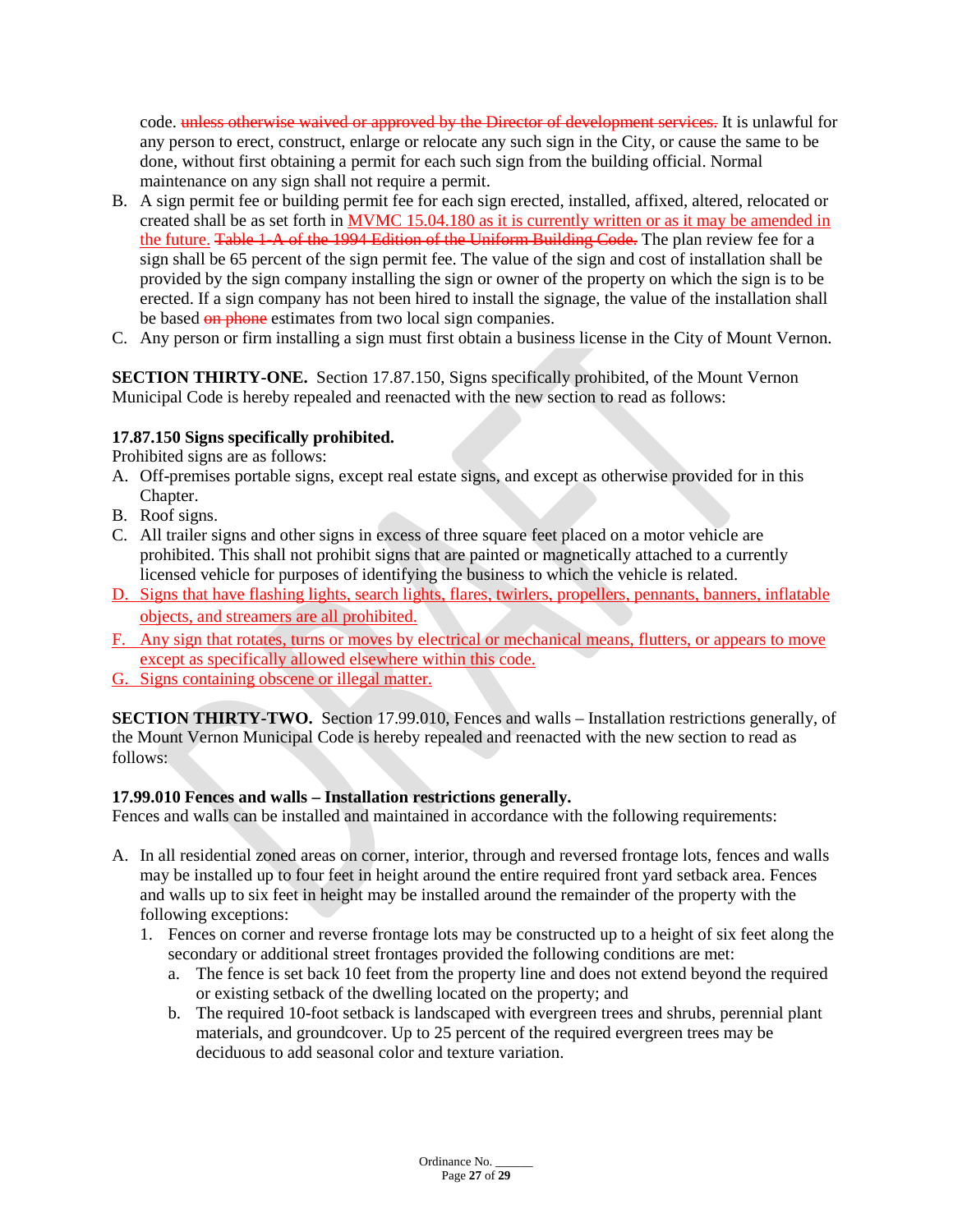- 2. Fences along through lots adjacent to other through lots or corner and reverse frontage lots may be constructed up to a height of six feet along the secondary or additional street frontages provided the following conditions are met:
	- a. The fence is set back 10 feet from the property line; and
	- b. The required 10-foot setback is landscaped with evergreen trees and shrubs, perennial plant materials, and groundcover. Up to 25 percent of the required evergreen trees may be deciduous to add seasonal color and texture variation.
- 3. Fences located on the additional street frontage of through lots adjacent to interior lots shall maintain the front yard setback of the interior lots.

Fences and walls may be installed on property lines in residentially zoned lots. It shall be the property owner's responsibility to determine the location of all property lines.

- B. In all other zones, fences and walls may be installed up to a height of eight feet; provided, that the following requirements are met:
	- 1. Where commercially or industrially zoned property has street frontage across from residential property, there shall be a setback of one foot for each foot in height of the fence or wall. This setback will be densely landscaped to provide a vegetative barrier. A landscaping plan will be submitted to and approved by the Development Services Director prior to construction of the fence or wall. All installed landscaping materials will be maintained in a healthy state.
	- 2. A landscaped setback area shall not be required for fences or walls if the commercial or industrially zoned property adjoins or abuts similarly zoned property.
- C. Special regulations for all zones are as follows:
	- 1. Height shall be measured from the elevation of the highest finished grade at the base of the fence or wall.
	- 2. Height shall normally be limited to three feet within 30 feet of any street corner. This height may be reduced if vision clearance problems are created.
	- 3. No fence or wall may be constructed if it creates a hazard to users of the street or to nearby property.
	- 4. A minimum setback of five feet shall be maintained from any buildings on both sides of a property line.
	- 5. All fences and walls shall be maintained in a good state of repair.
- D. MVMC 17.70 and its associated Design Standards Handbook contains fence requirements for certain residential uses and areas in the Historic Downtown and Surrounding Areas that are required to be complied with.

**SECTION THIRTY-THREE.** Severability. If any section, subsection, paragraph, sentence, clause, or phrase of this ordinance is declared unconstitutional or invalid for any reason, such decision shall not affect the validity of the remaining parts of this ordinance.

**SECTION THIRTY-FOUR.** City staff is hereby directed to complete preparation of the final ordinance, and all related municipal code and design standards documents including correction of any typographical or editorial edits, insertion of references, pictures, and other data that is necessary to complete this document.